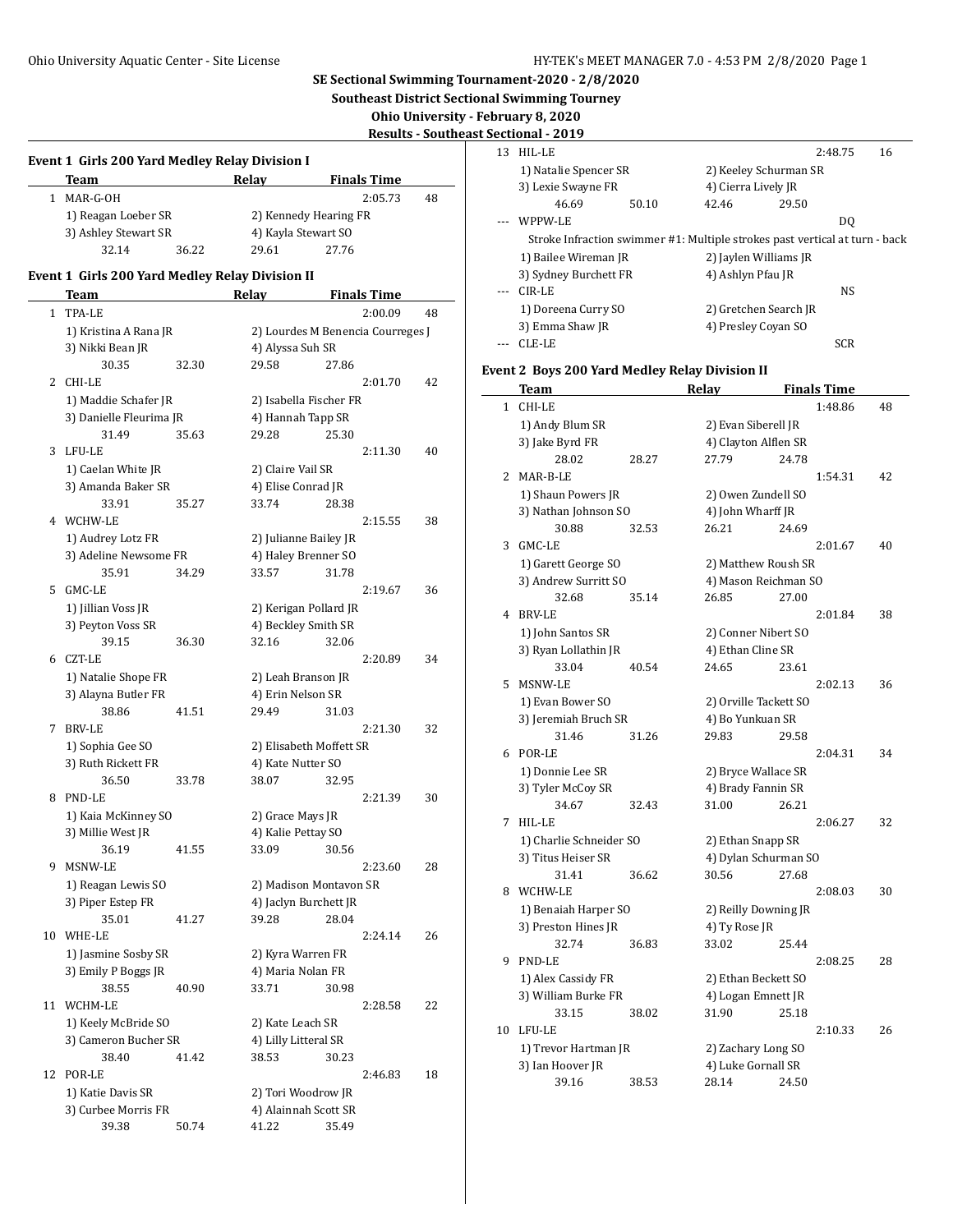**Southeast District Sectional Swimming Tourney**

**Ohio University - February 8, 2020 Results - Southeast Sectional - 2019**

| (Event 2 Boys 200 Yard Medley Relay Division II) |       |                   |                           |    |  |  |  |  |  |  |  |
|--------------------------------------------------|-------|-------------------|---------------------------|----|--|--|--|--|--|--|--|
| Team                                             |       | Relay             | <b>Finals Time</b>        |    |  |  |  |  |  |  |  |
| 11 WCHM-LE                                       |       |                   | 2:12.79                   | 22 |  |  |  |  |  |  |  |
| 1) Jacob Downing SR                              |       |                   | 2) Trevor Throckmorton SR |    |  |  |  |  |  |  |  |
| 3) Christian Rossiter FR                         |       | 4) Kahlin Orso SR |                           |    |  |  |  |  |  |  |  |
| 35.69                                            | 35.34 | 32.16             | 29.60                     |    |  |  |  |  |  |  |  |
| 12 TPA-LE                                        |       |                   | 2:14.63                   | 18 |  |  |  |  |  |  |  |
| 1) Denis Govorov JR                              |       |                   | 2) Walker Evans SR        |    |  |  |  |  |  |  |  |
| 3) Sidney D Shovlin FR                           |       |                   | 4) Nathan Kallet FR       |    |  |  |  |  |  |  |  |
| 32.67                                            | 38.42 | 34.44             | 29.10                     |    |  |  |  |  |  |  |  |
| 13 WPPW-LE                                       |       |                   | 2:14.80                   | 16 |  |  |  |  |  |  |  |
| 1) Caleb Hazelbaker JR                           |       | 2) Reilly Carr JR |                           |    |  |  |  |  |  |  |  |
| 3) Hayden Runions JR                             |       |                   | 4) Mitchell Malnar SR     |    |  |  |  |  |  |  |  |
| 33.49                                            | 42.33 | 35.98             | 23.00                     |    |  |  |  |  |  |  |  |
| WHE-LE                                           |       |                   | DO.                       |    |  |  |  |  |  |  |  |
| Early take-off swimmer #4                        |       |                   |                           |    |  |  |  |  |  |  |  |
| 1) Eli Jones FR                                  |       |                   | 2) Aidan Wright JR        |    |  |  |  |  |  |  |  |
| 3) Joshua W Boggs SO                             |       | 4) Eric Green JR  |                           |    |  |  |  |  |  |  |  |
| CZT-LE                                           |       |                   | <b>SCR</b>                |    |  |  |  |  |  |  |  |
|                                                  |       |                   |                           |    |  |  |  |  |  |  |  |

### **Event 3 Girls 200 Yard Freestyle Division I**

|              | Name                |       |     | YrSchool | <b>Finals Time</b> |         |    |  |
|--------------|---------------------|-------|-----|----------|--------------------|---------|----|--|
| $\mathbf{1}$ | Lauren Clark        |       | SO. | MAR-G-OH |                    | 2:22.85 | 24 |  |
|              | 31.65               | 35.60 |     | 37.81    | 37.79              |         |    |  |
|              | 2 Samantha Zumwalde |       | SR. | MAR-G-OH |                    | 2:35.65 | 21 |  |
|              | 34.94               | 39.77 |     | 42.36    | 38.58              |         |    |  |
| 3.           | Madison Lee         |       | SR  | MAR-G-OH |                    | 2:49.43 | 20 |  |
|              | 38.61               | 42.89 |     | 44.19    | 43.74              |         |    |  |
| 4            | Katryna Temesvary   |       | SΟ  | MAR-G-OH |                    | 2:51.61 | 19 |  |
|              | 35.89               | 43.31 |     | 47.19    | 45.22              |         |    |  |

# **Event 3 Girls 200 Yard Freestyle Division II**

 $\overline{\phantom{a}}$ 

|                | Name                |       |    | YrSchool   |       | <b>Finals Time</b> |    |
|----------------|---------------------|-------|----|------------|-------|--------------------|----|
| 1              | Kristina A Rana     |       |    | IR TPA-LE  |       | 2:07.99            | 24 |
|                | 28.80               | 32.41 |    | 33.36      | 33.42 |                    |    |
| $\overline{2}$ | Maddie Schafer      |       | IR | CHI-LE     |       | 2:15.55            | 21 |
|                | 30.96               | 34.04 |    | 35.58      | 34.97 |                    |    |
| 3              | Isabella R Pittaway |       |    | IR TPA-LE  |       | 2:15.86            | 20 |
|                | 29.67               | 34.22 |    | 35.97      | 36.00 |                    |    |
|                | 4 Sydney Wissler    |       | IR | CHI-LE     |       | 2:18.29            | 19 |
|                | 31.16               | 33.83 |    | 36.07      | 37.23 |                    |    |
| $5 -$          | Greta Hibbard       |       | IR | TPA-LE     |       | 2:27.80            | 18 |
|                | 31.78               | 36.22 |    | 39.40      | 40.40 |                    |    |
| 6              | Emma Conley         |       | IR | CLE-LE     |       | 2:31.43            | 17 |
|                | 33.87               | 37.60 |    | 40.17      | 39.79 |                    |    |
|                | Kylie Pettit        |       |    | SR WCHM-LE |       | 2:32.15            | 16 |
|                | 33.90               |       |    |            | 39.75 |                    |    |
| 8              | Caelan White        |       | IR | LFU-LE     |       | 2:35.34            | 15 |
|                | 32.75               | 39.65 |    | 41.69      | 41.25 |                    |    |
| 9              | Ruby Brennan        |       | IR | GMC-LE     |       | 2:38.30            | 14 |
|                | 35.02               | 39.25 |    | 41.95      | 42.08 |                    |    |
| 10             | Kelsi Oyer          |       | FR | CHI-LE     |       | 2:40.68            | 13 |
|                | 35.77               | 41.25 |    | 43.14      | 40.52 |                    |    |
| 11             | Debbie Abare        |       | IR | WCHM-LE    |       | 2:42.45            | 11 |
|                | 35.61               | 40.54 |    | 43.94      | 42.36 |                    |    |

| 12                       | Jaclyn Burchett       |         |     | JR MSNW-LE |         | 2:43.86 | 9 |
|--------------------------|-----------------------|---------|-----|------------|---------|---------|---|
|                          | 37.20                 | 42.37   |     | 43.95      | 40.34   |         |   |
| 13                       | <b>Chelsey Dawson</b> |         |     | FR WCHW-LE |         | 2:44.29 | 8 |
|                          | 36.39                 | 42.18   |     | 43.37      | 42.35   |         |   |
| 14                       | Kaycie Tillis         |         |     | JR GMC-LE  |         | 2:45.19 | 7 |
|                          | 37.29                 | 42.08   |     | 43.31      | 42.51   |         |   |
| 15                       | Abbie Brandt          |         |     | SO WCHM-LE |         | 2:45.99 | 6 |
|                          | 37.87                 | 42.34   |     | 44.31      | 41.47   |         |   |
| 16                       | Cassidy Damron        |         |     | JR MSNW-LE |         | 2:48.94 | 5 |
|                          | 36.64                 | 42.22   |     | 46.50      | 43.58   |         |   |
| 17                       | Simone Fleurima       |         | FR  | CHI-LE     |         | 2:49.24 | 4 |
|                          | 36.59                 |         |     |            | 45.93   |         |   |
| 18                       | Garren Walker         |         |     | JR WCHW-LE |         | 2:49.89 | 3 |
|                          | 38.87                 | 44.03   |     | 46.03      | 40.96   |         |   |
| 19                       | Maria Nolan           |         |     | FR WHE-LE  |         | 2:52.57 | 2 |
|                          | 39.35                 | 44.36   |     | 45.56      | 43.30   |         |   |
| 20                       | Viv Wheeler           |         |     | SO PND-LE  |         | 2:54.40 | 1 |
|                          | 40.50                 | 44.57   |     | 45.77      | 43.56   |         |   |
| 21                       | Erika Justus          |         |     | SO BRV-LE  |         | 2:57.12 |   |
|                          | 39.09                 | 43.52   |     | 47.18      | 47.33   |         |   |
| 22                       | Alainnah Scott        |         |     | SR POR-LE  |         | 2:59.90 |   |
|                          | 39.02                 | 45.52   |     | 48.27      | 47.09   |         |   |
| 23                       | Courtney Arnold       |         |     | SO WCHM-LE |         | 3:01.97 |   |
|                          | 38.78                 | 46.87   |     | 50.98      | 45.34   |         |   |
| 24                       | Cierra Lively         |         |     | JR HIL-LE  |         | 3:04.49 |   |
|                          | 41.30                 | 46.91   |     | 49.43      | 46.85   |         |   |
| 25                       | Rachelle Priest       |         |     | FR GMC-LE  |         | 3:10.27 |   |
|                          | 43.48                 | 49.54   |     | 50.87      | 46.38   |         |   |
| 26                       | Tori Woodrow          |         |     | JR POR-LE  |         | 3:11.50 |   |
|                          | 42.70                 | 47.93   |     | 51.82      | 49.05   |         |   |
| 27                       | <b>Bailee Wireman</b> |         |     | JR WPPW-LE |         | 3:13.14 |   |
|                          | 42.37                 | 50.66   |     | 53.73      | 46.38   |         |   |
| 28                       | Grace Mays            |         |     | IR PND-LE  |         | 3:13.40 |   |
|                          | 38.87                 | 49.69   |     | 52.57      | 52.27   |         |   |
| 29                       | Kenzie Corbin         |         |     | FR GMC-LE  |         | 3:22.86 |   |
|                          | 46.34                 | 53.30   |     | 52.89      | 50.33   |         |   |
| 30                       | Alexis Cash           |         |     | SO HIL-LE  |         | 3:44.29 |   |
|                          | 51.51                 | 1:56.21 |     | 1:23.49    |         |         |   |
| 31                       | Jaylen Williams       |         | JR  | WPPW-LE    |         | 3:55.48 |   |
|                          | 51.44                 |         |     |            |         |         |   |
| 32                       | Macy Leatherwood      |         | SR  | HIL-LE     |         | 4:22.91 |   |
|                          | 54.29                 |         |     |            | 1:07.72 |         |   |
| 33                       | Abby Hall             |         | SO. | HIL-LE     |         | 4:37.27 |   |
| ---                      | Doreena Curry         |         | SO. | CIR-LE     |         | DQ      |   |
|                          | No Show Penalty Event |         |     |            |         |         |   |
| $\overline{\phantom{a}}$ | Kateyanne Walburn     |         | FR  | TPA-LE     |         | SCR     |   |

# **Event 4 Boys 200 Yard Freestyle Division II**

| Name           |       | YrSchool  | <b>Finals Time</b> |    |
|----------------|-------|-----------|--------------------|----|
| 1 Andy Blum    |       | SR CHI-LE | 1:55.95            | 24 |
| 26.54          | 29.21 | 30.46     | 29.74              |    |
| 2 Jake E Clark |       | IR SFH-LE | 2:03.38            | 21 |
| 27.83          | 31.28 | 32.13     | 32.14              |    |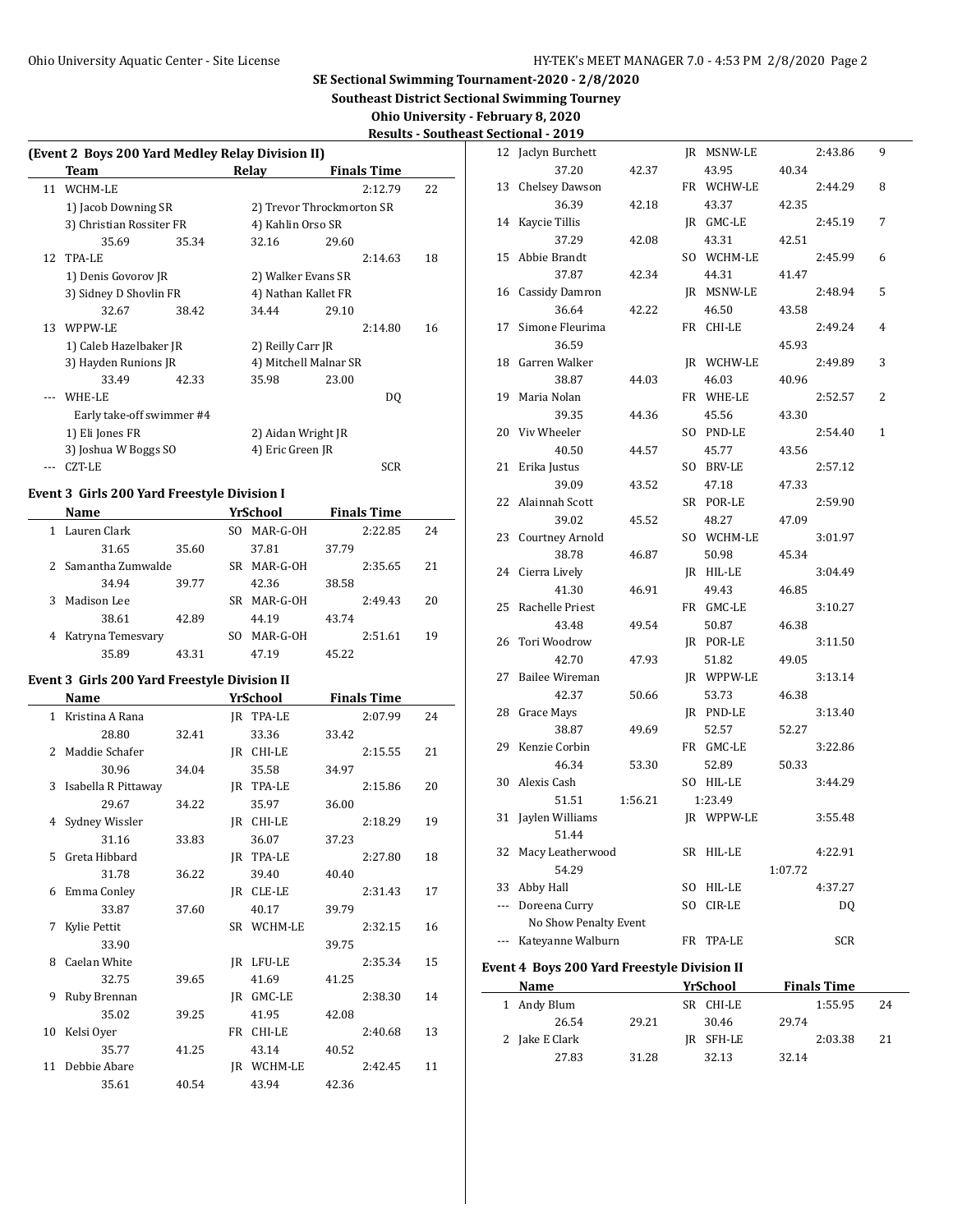$\overline{a}$ 

30 Seth Jenki ns SO MSNW-LE 2:56.63 36.60 43.77 48.18 48.08

**SE Sectional Swimming Tournament-2020 - 2/8/2020**

**Southeast District Sectional Swimming Tourney**

**Ohio University - February 8, 2020**

|                                               |       |                 |       |                    |              |          | <b>Results - Southeast Sectional - 2019</b> |
|-----------------------------------------------|-------|-----------------|-------|--------------------|--------------|----------|---------------------------------------------|
| (Event 4 Boys 200 Yard Freestyle Division II) |       |                 |       |                    |              |          | 30 Seth Jenkins                             |
| <b>Name</b>                                   |       | <b>YrSchool</b> |       | <b>Finals Time</b> |              |          | 36.60                                       |
| 3 Sam Gottfried                               |       | SO MAR-B-LE     |       | 2:06.55            | 20           |          | 31 Cole Rhea                                |
| 28.95                                         | 32.26 | 33.10           | 32.24 |                    |              |          | 37.09                                       |
| 4 Ashton Tucker                               |       | IR SFH-LE       |       | 2:12.48            | 19           |          | 32 Trevor Minyo                             |
| 28.76                                         | 32.83 | 35.06           | 35.83 |                    |              |          | 41.92                                       |
| 5 Titus Heiser                                |       | SR HIL-LE       |       | 2:14.49            | 18           |          | 33 Braxton Math                             |
| 29.83                                         | 33.34 | 35.99           | 35.33 |                    |              |          | 38.83                                       |
| 6 Logan Scales                                |       | JR GMC-LE       |       | 2:14.74            | 17           |          | --- Ryan Lollathi                           |
| 28.96                                         | 32.77 | 35.92           | 37.09 |                    |              |          | False start                                 |
| 7 Jeremiah Bruch                              |       | SR MSNW-LE      |       | 2:16.59            | 16           |          | --- Luca Gaglian                            |
| 28.95                                         | 32.93 | 36.53           | 38.18 |                    |              | $\cdots$ | <b>Tristin Kuntz</b>                        |
| 8 Garrett Herb                                |       | SR MAR-B-LE     |       | 2:17.80            | 15           |          | Event 5 Girls 200                           |
| 29.73                                         | 35.28 | 36.90           | 35.89 |                    |              |          |                                             |
| 9 Andy Pagan                                  |       | SO TPA-LE       |       | 2:22.52            | 14           |          | Name                                        |
| 30.07                                         | 36.35 | 38.06           | 38.04 |                    |              |          | 1 Ashley Stewa                              |
| 10 Nathan Kallet                              |       | FR TPA-LE       |       | 2:24.11            | 13           |          | 33.38                                       |
| 32.64                                         | 36.05 | 38.67           | 36.75 |                    |              |          | Event 5 Girls 200                           |
| 11 Ian Karnes                                 |       | FR GMC-LE       |       | 2:25.62            | 11           |          | Name                                        |
| 33.64                                         | 37.91 | 38.35           | 35.72 |                    |              |          | 1 Kendall J Doc                             |
| 12 Xavier Shepherd                            |       | SR PND-LE       |       | 2:27.44            | 9            |          | 29.56                                       |
| 32.89                                         | 37.70 | 40.14           | 36.71 |                    |              |          | 2 Lourdes M Be                              |
| 13 Christian Fetters                          |       | SR CZT-LE       |       | 2:29.43            | 8            |          | 32.23                                       |
| 32.94                                         | 36.75 | 40.39           | 39.35 |                    |              |          | 3 Lyza Vail                                 |
| 14 Ryan Elrich                                |       | SO WCHW-LE      |       | 2:32.05            | 7            |          | 33.49                                       |
| 32.88                                         | 37.81 | 40.72           | 40.64 |                    |              |          | 4 Danielle Fleu                             |
| 15 Riley Wooldridge                           |       | SO BRV-LE       |       | 2:32.68            | 6            |          | 30.83                                       |
| 32.61                                         | 37.81 | 40.88           | 41.38 |                    |              |          | 5 Julianne Baile                            |
| 16 Robert Hite                                |       | FR MAR-B-LE     |       | 2:32.79            | 5            |          | 32.06                                       |
| 32.73                                         | 39.13 | 41.72           | 39.21 |                    |              |          | 6 Erin E Rowe                               |
| 17 Aidan Limle                                |       | JR CHI-LE       |       | 2:34.96            | 4            |          | 33.75                                       |
| 31.14                                         | 36.98 | 42.01           | 44.83 |                    |              |          | 7 Claire Vail                               |
| 18 Conner Emnett                              |       | SO POR-LE       |       | 2:35.01            | 3            |          | 35.26                                       |
| 33.57                                         | 40.22 | 40.99           | 40.23 |                    |              |          | 8 Alyssa Suh                                |
| 19 Noah McWilliams                            |       | FR PND-LE       |       | 2:36.03            | 2            |          | 34.84                                       |
| 33.43                                         | 40.09 | 42.09           | 40.42 |                    |              |          | 9 Kyla Kinnard                              |
| 20 Chandler Carr                              |       | SR WCHW-LE      |       | 2:37.60            | $\mathbf{1}$ |          | 32.99                                       |
| 33.40                                         | 37.89 | 42.35           | 43.96 |                    |              |          | 10 Cressa Brier                             |
| 21 Evan Fender                                |       | FR HIL-LE       |       | 2:41.19            |              |          | 35.53                                       |
| 32.59                                         | 39.84 | 44.25           | 44.51 |                    |              |          | 11 Emily P Bogg                             |
| 22 Alex Rensing                               |       | SR HIL-LE       |       | 2:41.41            |              |          | 34.51                                       |
| 32.99                                         | 40.62 | 44.92           | 42.88 |                    |              |          | 12 Kate Nutter                              |
| 23 Justin Jenkins                             |       | JR GMC-LE       |       | 2:43.07            |              |          | 41.05                                       |
| 35.03                                         | 40.31 | 43.24           | 44.49 |                    |              |          | 13 Jillian Voss                             |
| 24 Nathan Sylvia                              |       | SO WHE-LE       |       | 2:43.10            |              |          | 44.49                                       |
| 34.89                                         | 40.57 | 44.11           | 43.53 |                    |              |          | 14 Piper Estep                              |
| 25 Devin Potter                               |       | SR MAR-B-LE     |       | 2:45.25            |              |          | 40.70                                       |
| 39.26                                         | 44.95 | 42.78           | 38.26 |                    |              |          | 15 Ashlyn Pfau                              |
| 26 Conner Cassidy                             |       | SO POR-LE       |       | 2:45.55            |              |          | 44.10                                       |
| 34.59                                         | 43.37 | 45.69           | 41.90 |                    |              |          | 16 Meryl Haller                             |
| 27 Jake Mays                                  |       | SO BRV-LE       |       | 2:46.87            |              |          |                                             |
| 34.94                                         | 41.29 | 45.10           | 45.54 |                    |              |          | 42.23                                       |
| 28 Blake Walker                               |       | FR WCHW-LE      |       | 2:54.80            |              |          | 17 Madison Pick                             |
| 37.48                                         | 45.46 | 48.77           | 43.09 |                    |              |          | 42.50                                       |
| 29 Carson Malnar                              |       | FR WPPW-LE      |       | 2:56.43            |              |          |                                             |
| 36.77                                         | 42.48 | 1:37.18         |       |                    |              |          |                                             |

|                      | 31 Cole Rhea                           |       | FR WHE-LE       |       | 3:03.83            |    |
|----------------------|----------------------------------------|-------|-----------------|-------|--------------------|----|
|                      | 37.09                                  | 45.82 | 51.73           | 49.19 |                    |    |
| 32                   | <b>Trevor Minyo</b>                    |       | SR WCHW-LE      |       | 3:06.45            |    |
|                      | 41.92                                  | 49.19 | 50.62           | 44.72 |                    |    |
| 33                   | <b>Braxton Mathews</b>                 |       | FR CHI-LE       |       | 3:17.91            |    |
|                      | 38.83                                  | 48.34 | 55.37           | 55.37 |                    |    |
| ---                  | Ryan Lollathin                         |       | JR BRV-LE       |       | DQ                 |    |
|                      | False start                            |       |                 |       |                    |    |
|                      | --- Luca Gagliano                      |       | FR TPA-LE       |       | SCR                |    |
| $\sim$ $\sim$ $\sim$ | <b>Tristin Kuntz</b>                   |       | FR CHI-LE       |       | <b>SCR</b>         |    |
|                      |                                        |       |                 |       |                    |    |
|                      | Event 5 Girls 200 Yard IM Division I   |       |                 |       |                    |    |
|                      | <b>Name</b>                            |       | <b>YrSchool</b> |       | <b>Finals Time</b> |    |
|                      | 1 Ashley Stewart                       |       | SR MAR-G-OH     |       | 2:43.35            | 24 |
|                      | 33.38                                  | 42.26 | 51.20           | 36.51 |                    |    |
|                      | Event 5  Girls 200 Yard IM Division II |       |                 |       |                    |    |
|                      | Name                                   |       | YrSchool        |       | <b>Finals Time</b> |    |
|                      | 1 Kendall J Dodgion                    |       | SO IRO-LE       |       | 2:25.74            | 24 |
|                      | 29.56                                  | 35.12 | 46.55           | 34.51 |                    |    |
| 2                    | Lourdes M Benencia Courrego            |       | JR TPA-LE       |       | 2:28.02            | 21 |
|                      | 32.23                                  | 41.79 | 40.70           | 33.30 |                    |    |
| 3                    | Lyza Vail                              |       | FR LFU-LE       |       | 2:29.68            | 20 |
|                      | 33.49                                  | 39.39 | 43.87           | 32.93 |                    |    |
| 4                    | Danielle Fleurima                      |       | JR CHI-LE       |       | 2:31.47            | 19 |
|                      | 30.83                                  | 38.88 | 46.46           | 35.30 |                    |    |
| 5                    | Julianne Bailey                        |       | JR WCHW-LE      |       | 2:31.73            | 18 |
|                      | 32.06                                  | 40.21 | 45.33           | 34.13 |                    |    |
| 6                    | Erin E Rowe                            |       | SR PFA-LE       |       | 2:36.95            | 17 |
|                      | 33.75                                  | 40.73 | 44.53           | 37.94 |                    |    |
| 7                    | Claire Vail                            |       | SR LFU-LE       |       | 2:38.52            | 16 |
|                      | 35.26                                  | 41.07 | 45.20           | 36.99 |                    |    |
| 8                    | Alyssa Suh                             |       | SR TPA-LE       |       | 2:41.64            | 15 |
|                      | 34.84                                  | 42.37 | 45.31           | 39.12 |                    |    |
| 9                    | Kyla Kinnard                           |       | FR TPA-LE       |       | 2:43.85            | 14 |
|                      | 32.99                                  | 42.00 | 50.44           | 38.42 |                    |    |
| 10                   | Cressa Brier                           |       | SR CHI-LE       |       | 2:44.13            | 13 |
|                      | 35.53                                  | 45.20 | 44.21           | 39.19 |                    |    |
| 11                   | <b>Emily P Boggs</b>                   |       | JR WHE-LE       |       | 2:46.83            | 11 |
|                      | 34.51                                  | 44.14 | 48.12           | 40.06 |                    |    |
|                      | 12 Kate Nutter                         |       | SO BRV-LE       |       | 3:14.19            | 9  |
|                      | 41.05                                  | 49.11 | 55.59           | 48.44 |                    |    |
| 13                   | Jillian Voss                           |       | JR GMC-LE       |       | 3:16.01            | 8  |
|                      | 44.49                                  | 47.43 | 1:00.70         | 43.39 |                    |    |
| 14                   | Piper Estep                            |       | FR MSNW-LE      |       | 3:19.97            | 7  |
|                      | 40.70                                  | 51.81 | 55.26           | 52.20 |                    |    |
| 15                   | Ashlyn Pfau                            |       | JR WPPW-LE      |       | 3:20.87            | 6  |
|                      | 44.10                                  | 51.79 | 57.03           | 47.95 |                    |    |
| 16                   | Meryl Haller                           |       | FR CHI-LE       |       | 3:21.07            | 5  |
|                      | 42.23                                  | 50.90 | 1:00.00         | 47.94 |                    |    |
| 17                   | Madison Picklesimer                    |       | FR WCHW-LE      |       | 3:21.71            | 4  |
|                      | 42.50                                  |       |                 | 45.12 |                    |    |
|                      |                                        |       |                 |       |                    |    |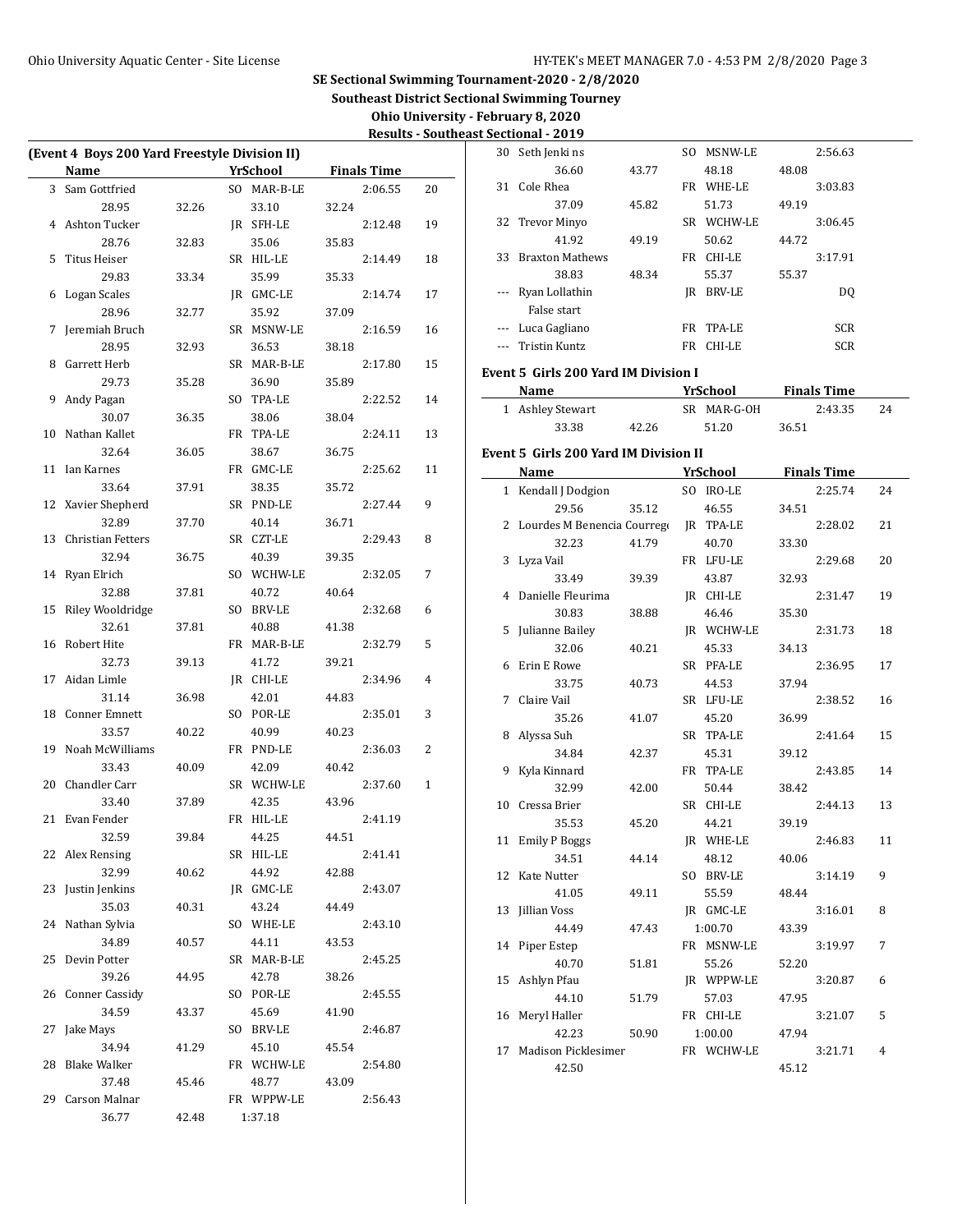**Southeast District Sectional Swimming Tourney**

 $\frac{1}{2}$ 

 $\overline{\phantom{a}}$ 

**Ohio University - February 8, 2020**

| <b>Results - Southeast Sectional - 2019</b> |
|---------------------------------------------|
|                                             |

| (Event 5 Girls 200 Yard IM Division II) |         |            |         |                    |   |
|-----------------------------------------|---------|------------|---------|--------------------|---|
| Name                                    |         | YrSchool   |         | <b>Finals Time</b> |   |
| 18 Kate Leach                           |         | SR WCHM-LE |         | 3:22.41            | 3 |
| 47.36                                   | 58.41   | 51.82      | 44.82   |                    |   |
| 19 Anna Brettl                          |         | IR BRV-LE  |         | 3:22.91            | 2 |
| 45.40                                   | 53.94   | 51.54      | 52.03   |                    |   |
| 20 Heather Parker                       |         | SR GMC-LE  |         | 3:24.67            | 1 |
| 45.68                                   | 52.90   | 1:01.44    | 44.65   |                    |   |
| 21 Becca Meehan                         |         | FR WCHM-LE |         | 3:24.92            |   |
| 47.98                                   | 57.41   | 50.60      | 48.93   |                    |   |
| 22 Eryne Croker                         |         | SO WCHW-LE |         | 3:24.98            |   |
| 47.12                                   | 55.05   | 55.45      | 47.36   |                    |   |
| 23 Emily O'Quin                         |         | SO WWE-LE  |         | 3:25.85            |   |
| 48.62                                   | 49.11   | 1:02.28    | 45.84   |                    |   |
| 24 Liliauna Carver                      |         | JR CHI-LE  |         | 3:36.99            |   |
| 47.48                                   | 50.93   | 1:13.83    | 44.75   |                    |   |
| 25 Emily McNeal                         |         | JR WCHM-LE |         | 4:01.83            |   |
| 43.67                                   | 1:02.92 | 1:19.19    | 56.05   |                    |   |
| 26 Jaedyn Watson                        |         | IR GMC-LE  |         | 5:07.69            |   |
| 1:11.56                                 | 1:20.55 | 1:25.60    | 1:09.98 |                    |   |
| Marcelina Fabrowska                     |         | SO TPA-LE  |         | <b>SCR</b>         |   |

# **Event 6 Boys 200 Yard IM Division II**

|    | Name                  |       | YrSchool    |       | <b>Finals Time</b> |    |
|----|-----------------------|-------|-------------|-------|--------------------|----|
|    | 1 Evan Siberell       |       | JR CHI-LE   |       | 2:11.63            | 24 |
|    | 30.11                 | 34.10 | 36.22       | 31.20 |                    |    |
|    | 2 Samuel C Gutekanst  |       | SO TPA-LE   |       | 2:12.69            | 21 |
|    | 29.79                 | 34.10 | 37.62       | 31.18 |                    |    |
|    | 3 Luke Bliss          |       | SO GMC-LE   |       | 2:28.55            | 20 |
|    | 30.60                 | 39.56 | 44.75       | 33.64 |                    |    |
|    | 4 Evan Bower          |       | SO MSNW-LE  |       | 2:29.13            | 19 |
|    | 30.86                 | 36.39 | 48.94       | 32.94 |                    |    |
|    | 5 Xander Carroll      |       | IR CLE-LE   |       | 2:31.50            | 18 |
|    | 31.09                 | 40.33 | 47.15       | 32.93 |                    |    |
|    | 6 Hayden Reed         |       | SR MAR-B-LE |       | 2:39.83            | 17 |
|    | 31.39                 | 42.73 | 48.71       | 37.00 |                    |    |
| 7  | Denis Govorov         |       | IR TPA-LE   |       | 2:40.99            | 16 |
|    | 34.31                 | 40.62 | 49.10       | 36.96 |                    |    |
|    | 8 Michael Lapurga     |       | SO CHI-LE   |       | 2:43.47            | 15 |
|    | 33.05                 | 43.90 | 47.29       | 39.23 |                    |    |
|    | 9 Mason Reichman      |       | SO GMC-LE   |       | 2:45.47            | 14 |
|    | 36.04                 | 46.41 | 48.00       | 35.02 |                    |    |
| 10 | Reilly Carr           |       | IR WPPW-LE  |       | 2:50.49            | 13 |
|    | 34.09                 | 44.91 | 52.58       | 38.91 |                    |    |
| 11 | <b>Preston Hines</b>  |       | IR WCHW-LE  |       | 2:54.13            | 11 |
|    | 35.67                 | 51.37 | 47.80       | 39.29 |                    |    |
|    | 12 Aiden Donges       |       | IR POR-LE   |       | 2:56.98            | 9  |
|    | 38.89                 | 47.58 | 47.76       | 42.75 |                    |    |
| 13 | <b>Reilly Downing</b> |       | IR WCHW-LE  |       | 2:58.92            | 8  |
|    | 41.32                 | 46.23 | 47.91       | 43.46 |                    |    |
|    | 14 Benjamin Sowders   |       | SR HIL-LE   |       | 3:10.31            | 7  |
|    | 37.36                 | 54.12 | 53.81       | 45.02 |                    |    |
| 15 | Erik Dabelko          |       | FR TPA-LE   |       | 3:14.19            | 6  |
|    | 48.67                 | 49.50 | 52.46       | 43.56 |                    |    |
|    | 16 Will Palmer        |       | FR MAR-B-LE |       | 3:17.41            | 5  |
|    | 41.47                 | 57.85 | 52.19       | 45.90 |                    |    |

|    | occuonai<br>- 2017 |         |               |       |         |                |
|----|--------------------|---------|---------------|-------|---------|----------------|
| 17 | Benjamin Florea    |         | SO HIL-LE     |       | 3:27.99 | $\overline{4}$ |
|    | 40.31              | 54.95   | 1:04.74       | 47.99 |         |                |
| 18 | Jacob Russell      |         | CZT-LE<br>IR  |       | 3:44.96 | 3              |
|    | 41.04              | 1:09.61 | 1:01.42       | 52.89 |         |                |
| 19 | JaQuan Pearsall    |         | IR POR-LE     |       | 3:52.66 | 2              |
|    | 44.98              |         |               | 48.44 |         |                |
| 20 | Jakob Workman      |         | CHI-LE<br>SO. |       | 4:19.31 | 1              |
|    | 1:03.11            | 1:14.27 | 1:05.40       | 56.53 |         |                |
|    |                    |         |               |       |         |                |

## **Event 7 Girls 50 Yard Freestyle Division I**

| Name                | YrSchool    | <b>Finals Time</b> |    |
|---------------------|-------------|--------------------|----|
| 1 Kayla Stewart     | SO MAR-G-OH | 27.85              | 24 |
| 2 Emily Arnold      | SO MAR-G-OH | 28.57              | 21 |
| 3 Samantha Zumwalde | SR MAR-G-OH | 30.17              | 20 |
| 4 Audrey Hearing    | SR MAR-G-OH | 3217               | 19 |

# **Event 7 Girls 50 Yard Freestyle Division II**

|              | Name                    |                | YrSchool      | <b>Finals Time</b> |    |
|--------------|-------------------------|----------------|---------------|--------------------|----|
| $\mathbf{1}$ | Hannah Tapp             | <b>SR</b>      | CHI-LE        | 25.92              | 24 |
| 2            | Kerigan Pollard         | IR             | GMC-LE        | 26.74              | 21 |
| 3            | Nikki Bean              | IR             | TPA-LE        | 27.15              | 20 |
| 4            | Reagan Lewis            | SO.            | MSNW-LE       | 27.23              | 19 |
| 5            | Elisabeth Moffett       | SR             | <b>BRV-LE</b> | 27.35              | 18 |
| 6            | Ashley Miller           | FR             | VINW-LE       | 27.54              | 17 |
| 7            | Isabella Fischer        | <b>FR</b>      | CHI-LE        | 27.97              | 16 |
| 8            | Kella Rice              | IR.            | TPA-LE        | 28.17              | 15 |
| 9            | Hanna Fraley            | SR             | PND-LE        | 28.47              | 14 |
| 10           | McKinley Krogh          | SR             | CLE-LE        | 28.68              | 13 |
| 11           | Lilly Litteral          |                | SR WCHM-LE    | 29.01              | 11 |
| 12           | Elise Conrad            |                | IR LFU-LE     | 29.03              | 9  |
| 13           | Brooklyn Bryant         |                | IR CLE-LE     | 29.37              | 8  |
| 14           | <b>Madison Montavon</b> | SR             | MSNW-LE       | 29.63              | 7  |
| 15           | Julia Dick              | <b>FR</b>      | TPA-LE        | 29.87              | 6  |
| 16           | Amanda Baker            | SR             | LFU-LE        | 29.91              | 5  |
| 17           | <b>Bailey McMahon</b>   | FR             | LFU-LE        | 30.39              | 4  |
| 18           | Kalie Pettay            | S <sub>O</sub> | PND-LE        | 30.78              | 3  |
| 19           | Debbie Abare            |                | IR WCHM-LE    | 31.04              | 2  |
| 20           | Lindsey Blau            | SO.            | PND-LE        | 31.93              | 1  |
| 21           | Jordan McCane           |                | FR WCHW-LE    | 31.94              |    |
| 22           | Ashlyn Pfau             | IR             | WPPW-LE       | 31.96              |    |
| 23           | Brianna West            | <b>SR</b>      | LFU-LE        | 31.99              |    |
| 24           | <b>Beckley Smith</b>    | SR             | GMC-LE        | 32.07              |    |
| 25           | Ruby Brennan            | IR.            | GMC-LE        | 32.22              |    |
| 26           | Corrine Woods           |                | IR CHI-LE     | 32.40              |    |
| 27           | <b>Haley Brenner</b>    |                | SO WCHW-LE    | 32.57              |    |
| 28           | Alexis Graf             |                | SR PND-LE     | 32.91              |    |
| 29           | Abby Mustard            | FR             | GMC-LE        | 33.21              |    |
| 30           | Chloe Lovett            | S <sub>O</sub> | WCHW-LE       | 33.31              |    |
| 31           | Leah Branson            | JR             | CZT-LE        | 33.54              |    |
| 32           | Katie Davis             | SR             | POR-LE        | 33.71              |    |
| 33           | Curbee Morris           | FR             | POR-LE        | 34.13              |    |
| 34           | Lexie Swayne            | FR             | HIL-LE        | 34.85              |    |
| 35           | Stella Jones            | FR             | CLE-LE        | 35.02              |    |
| *36          | Hannah Bernstein        | IR             | TPA-LE        | 35.67              |    |
| *36          | Jerrica McKnight        | FR             | CZT-LE        | 35.67              |    |
| 38           | Lily Clark              | SR             | CZT-LE        | 36.74              |    |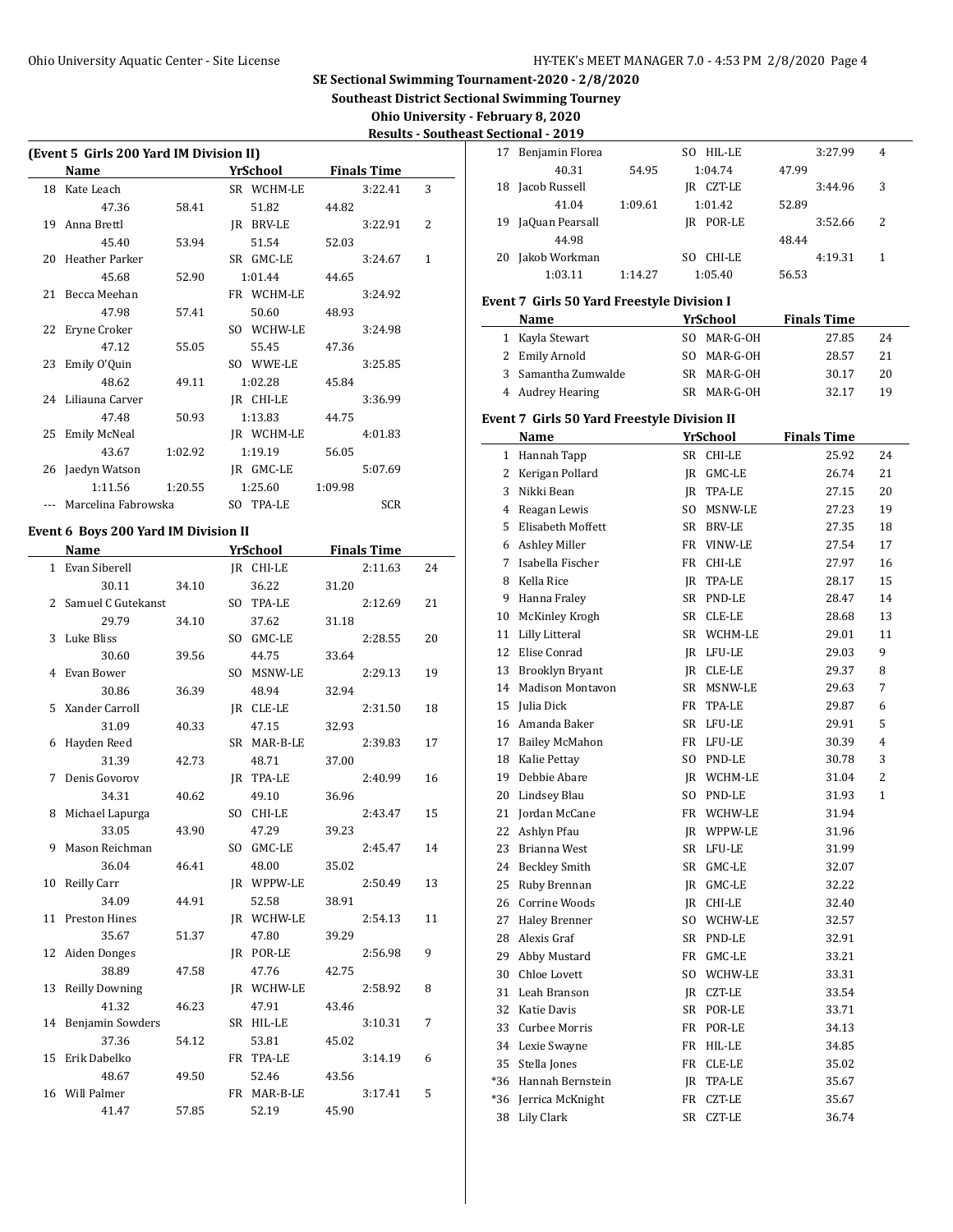**Southeast District Sectional Swimming Tourney**

**Ohio University - February 8, 2020 Results - Southeast Sectional - 2019**

|         | (Event 7 Girls 50 Yard Freestyle Division II) |                |               |                    |  |  |  |  |
|---------|-----------------------------------------------|----------------|---------------|--------------------|--|--|--|--|
|         | Name                                          |                | YrSchool      | <b>Finals Time</b> |  |  |  |  |
| 39      | Kaitlyn Arnold                                |                | SR WCHM-LE    | 37.57              |  |  |  |  |
| 40      | Jori Husted                                   | FR             | VINW-LE       | 38.10              |  |  |  |  |
| 41      | Kaitlyn Cooper                                | SR.            | CIR-LE        | 38.24              |  |  |  |  |
| 42      | <b>Sharon Macias</b>                          | SO.            | WPPW-LE       | 39.92              |  |  |  |  |
| 43      | Sydney McLanahan                              | <b>SR</b>      | CIR-LE        | 40.05              |  |  |  |  |
| 44      | Kaylee Norman                                 | FR             | <b>BRV-LE</b> | 40.27              |  |  |  |  |
| 45      | Jensen Fissel                                 | <b>IR</b>      | CLE-LE        | 41.21              |  |  |  |  |
| 46      | <b>Alexis Parsley</b>                         | IR             | WHE-LE        | 42.25              |  |  |  |  |
| 47      | Jaylen Williams                               | IR             | WPPW-LE       | 44.10              |  |  |  |  |
| 48      | Sophia Carr                                   | SO.            | SFH-LE        | 44.55              |  |  |  |  |
| 49      | Kelsey Leasure                                | FR             | WCHM-LE       | 44.85              |  |  |  |  |
| 50      | Maegan Jolly                                  | S <sub>O</sub> | WHE-LE        | 45.41              |  |  |  |  |
| 51      | Alex Smith                                    | <b>SR</b>      | MSNW-LE       | 47.19              |  |  |  |  |
| 52      | Isabelle Jones                                | IR             | CIR-LE        | 48.63              |  |  |  |  |
| 53      | Hannah Johnson                                | SO.            | WWE-LE        | 49.07              |  |  |  |  |
| ---     | Doreena Curry                                 | S <sub>O</sub> | CIR-LE        | DQ                 |  |  |  |  |
|         | No Show Penalty Event                         |                |               |                    |  |  |  |  |
| ---     | <b>Taylor Corke</b>                           | FR             | POR-LE        | <b>NS</b>          |  |  |  |  |
| $---$   | Trinity Edenfield                             | FR             | HIL-LE        | <b>NS</b>          |  |  |  |  |
| $- - -$ | Preslee Jenkins                               | S <sub>O</sub> | WPPW-LE       | <b>NS</b>          |  |  |  |  |
| $- - -$ | <b>Hannah Barnes</b>                          | <b>SR</b>      | CHI-LE        | <b>SCR</b>         |  |  |  |  |
| $---$   | <b>Haley Montavon</b>                         | IR             | MSNW-LE       | <b>SCR</b>         |  |  |  |  |
| $---$   | Jenna Purnhagen                               | <b>IR</b>      | HIL-LE        | <b>SCR</b>         |  |  |  |  |
| $---$   | Megan Conover                                 | <b>SR</b>      | HIL-LE        | <b>SCR</b>         |  |  |  |  |
| $- - -$ | Dallana Torres                                | FR             | POR-LE        | SCR                |  |  |  |  |
| $---$   | <b>Madison Howard</b>                         | <b>IR</b>      | WPPW-LE       | <b>SCR</b>         |  |  |  |  |

#### **Event 8 Boys 50 Yard Freestyle Division II**

|       | Name                 |                | YrSchool      | <b>Finals Time</b> |                |
|-------|----------------------|----------------|---------------|--------------------|----------------|
| 1     | Cody Borsini         | <b>SR</b>      | GMC-LE        | 23.00              | 24             |
| 2     | Ethan Cline          | <b>SR</b>      | <b>BRV-LE</b> | 24.24              | 21             |
| 3     | Evan D Ater          | S <sub>O</sub> | <b>FAD-LE</b> | 24.29              | 20             |
| 4     | Clayton Alflen       | <b>SR</b>      | CHI-LE        | 24.82              | 19             |
| 5     | Luke Gornall         | <b>SR</b>      | LFU-LE        | 24.94              | 18             |
| 6     | <b>Shaun Powers</b>  | IR             | MAR-B-LE      | 24.95              | 17             |
| 7     | Ty Rose              | IR             | WCHW-LE       | 25.19              | 16             |
| 8     | John Wharff          | IR             | MAR-B-LE      | 25.32              | 15             |
| 9     | Logan Emnett         | JR.            | PND-LE        | 25.44              | 14             |
| 10    | Cole Albert          | <b>SR</b>      | TPA-LE        | 25.70              | 13             |
| 11    | Jackson Macatol      | <b>SR</b>      | MAR-B-LE      | 25.79              | 11             |
| 12    | Eric Green           | <b>IR</b>      | WHE-LE        | 25.90              | 9              |
| 13    | Cameron Johnson      | IR             | WCHW-LE       | 25.92              | 8              |
| 14    | Peyton Bachstetter   | SR             | WWE-LE        | 25.96              | 7              |
| 15    | Charlie Schneider    | S <sub>O</sub> | HIL-LE        | 26.19              | 6              |
| 16    | <b>Tyler McCoy</b>   | <b>SR</b>      | POR-LE        | 26.20              | 5              |
| 17    | Nelson Harshbarger   | FR             | CHI-LE        | 26.29              | $\overline{4}$ |
| 18    | Matthew Roush        | <b>SR</b>      | GMC-LE        | 26.36              | 3              |
| $*19$ | Oscar Hampton        | <b>SR</b>      | MAR-B-LE      | 26.38              | 1.5            |
| $*19$ | Daley VanCuren       | <b>SR</b>      | <b>CZT-LE</b> | 26.38              | $1.5\,$        |
| 21    | Brady Fannin         | SR             | POR-LE        | 26.54              |                |
| 22    | Donnie Lee           | <b>SR</b>      | POR-LE        | 26.83              |                |
| 23    | <b>Dylan Downing</b> | <b>SR</b>      | CHI-LE        | 26.85              |                |
| 24    | Ashton McPherson     | <b>SR</b>      | HIL-LE        | 26.86              |                |
| 25    | Christian Keys       | IR             | POR-LE        | 27.05              |                |

| 26             | Jacob Downing           | SR  | WCHM-LE           | 27.13      |
|----------------|-------------------------|-----|-------------------|------------|
| 27             | Andrew Vincent          | SO. | VINW-LE           | 27.21      |
| 28             | Dylan Schurman          |     | SO HIL-LE         | 27.78      |
| 29             | Lance Hetzel            |     | IR HIL-LE         | 27.82      |
| 30             | <b>Austin Vaughters</b> |     | IR PND-LE         | 27.91      |
| 31             | Caleb Hazelbaker        |     | IR WPPW-LE        | 28.03      |
| 32             | Mitchell Malnar         |     | SR WPPW-LE        | 28.32      |
| 33             | Eli Jones               |     | FR WHE-LE         | 28.41      |
| 34             | Noah E Nichols          |     | IR PIK-LE         | 28.54      |
| 35             | Logan Davis             |     | IR WHE-LE         | 28.77      |
| 36             | <b>Isaac Thompson</b>   |     | IR CLE-LE         | 28.94      |
| 37             | <b>Bo Yunkuan</b>       |     | SR MSNW-LE        | 28.99      |
| 38             | Blake Pollard           |     | SO PND-LE         | 29.27      |
| 39             | Kevin Kruger            |     | IR FAD-LE         | 29.29      |
| 40             | Trevor Hartman          |     | IR LFU-LE         | 29.78      |
| 41             | Caden Fry               |     | IR CZT-LE         | 29.95      |
| 42             | Hunter Roush            |     | SR WCHM-LE        | 30.12      |
| 43             | Eric Johnson            |     | IR TPA-LE         | 30.69      |
| 44             | <b>Zachary Posey</b>    |     | SO FAD-LE         | 30.80      |
| 45             | Kahlin Orso             |     | SR WCHM-LE        | 30.81      |
| 46             | Jarod Noble             |     | JR CLE-LE         | 31.04      |
| 47             | Kodi Reynolds           |     | FR VINW-LE        | 31.73      |
| 48             | Jacob Kashner           |     | IR FAD-LE         | 31.86      |
| 49             | Bryce Isaac             |     | SO PND-LE         | 32.83      |
| 50             | Justin Jenkins          |     | JR GMC-LE         | 33.18      |
| 51             | McKellan Lee            |     | SR CHI-LE         | 33.20      |
| 52             | Andrew Bowman           | SO. | TPA-LE            | 34.39      |
| 53             | Aiden Robinson          |     | FR WPPW-LE        | 34.48      |
| 54             | Jake Saltsman           |     | FR WHE-LE         | 36.14      |
| 55             | Marcus Young            |     | FR CLE-LE         | 38.85      |
| 56             | Isaac Horner            | FR  | WPPW-LE           | 39.12      |
| 57             | Dillan Breakfield       | SO. | CZT-LE            | 43.91      |
| 58             | Arher Elkins            |     | SR MSNW-LE        | 51.20      |
| ---            | Dryden Brown            |     | SR GMC-LE         | NS         |
| ---            | Owen Campbell           |     | SR CZT-LE         | <b>SCR</b> |
| ---            | Joel Brumfield          |     | SR BRV-LE         | <b>SCR</b> |
| ---            | Riley Allen             |     | JR CLE-LE         | <b>SCR</b> |
| ---            | Ethan Hazelbaker        |     | FR WPPW-LE        | <b>SCR</b> |
|                | --- Gary Jenkins        |     | <b>IR WPPW-LE</b> | <b>SCR</b> |
| $\overline{a}$ | Abe Blevins             | SR. | WPPW-LE           | <b>SCR</b> |

## **Event 9 Girls 100 Yard Butterfly Division I**

 $\overline{\phantom{a}}$ 

| Name             |       |     | YrSchool    | <b>Finals Time</b> |    |
|------------------|-------|-----|-------------|--------------------|----|
| 1 Kayla Stewart  |       | SO. | MAR-G-OH    | 1:07.17            | 24 |
| 31.23            | 35.94 |     |             |                    |    |
| 2 Ashley Stewart |       |     | SR MAR-G-OH | 1:08.17            | 21 |
| 31.28            | 36.89 |     |             |                    |    |

## **Event 9 Girls 100 Yard Butterfly Division II**

|    | <b>Name</b>         |       |     | YrSchool | <b>Finals Time</b> |    |
|----|---------------------|-------|-----|----------|--------------------|----|
| 1. | Kate Nutter         |       | SO. | BRV-LE   | 34.73              | 24 |
|    | 43.21               |       |     |          |                    |    |
|    | 2 Danielle Fleurima |       | IR  | CHI-LE   | 1:09.35            | 21 |
|    | 30.84               | 38.51 |     |          |                    |    |
|    | 3 Alayna Butler     |       | FR. | CZT-LE   | 1:10.45            | 20 |
|    | 31.40               | 39.05 |     |          |                    |    |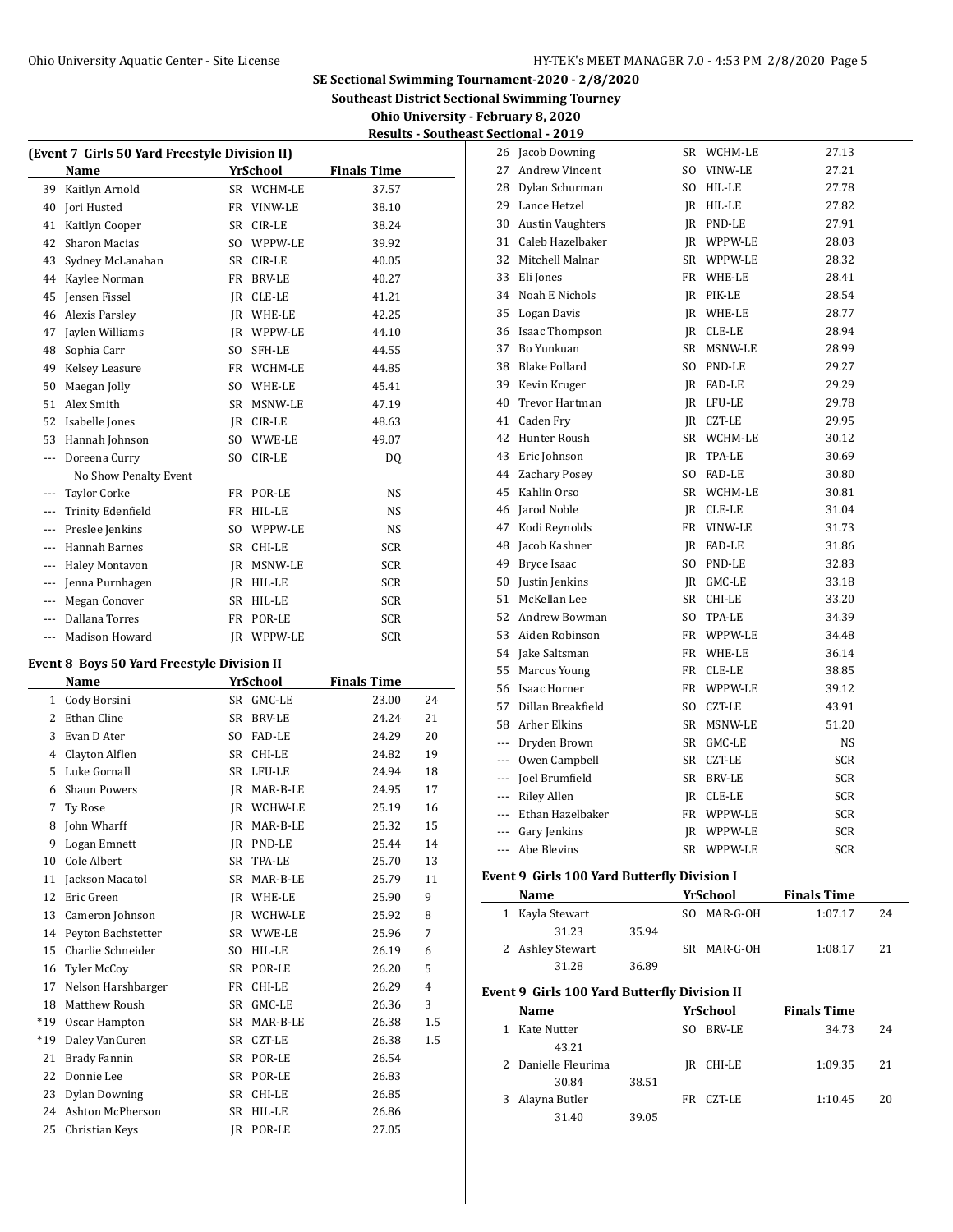**Southeast District Sectional Swimming Tourney**

### **Ohio University - February 8, 2020 Results - Southeast Sectional - 2019**

| (Event 9 Girls 100 Yard Butterfly Division II) |                     |         |  |            |                    |              |  |  |
|------------------------------------------------|---------------------|---------|--|------------|--------------------|--------------|--|--|
|                                                | Name                |         |  | YrSchool   | <b>Finals Time</b> |              |  |  |
|                                                | 4 Nikki Bean        |         |  | IR TPA-LE  | 1:10.50            | 19           |  |  |
|                                                | 30.95               | 39.55   |  |            |                    |              |  |  |
|                                                | 5 Isabella Fischer  |         |  | FR CHI-LE  | 1:10.90            | 18           |  |  |
|                                                | 32.22               | 38.68   |  |            |                    |              |  |  |
| 6                                              | Kella Rice          |         |  | JR TPA-LE  | 1:11.10            | 17           |  |  |
|                                                | 33.54               | 37.56   |  |            |                    |              |  |  |
| 7                                              | Sarah Deering       |         |  | SO TPA-LE  | 1:13.35            | 16           |  |  |
|                                                | 34.37               | 38.98   |  |            |                    |              |  |  |
| 8                                              | Alison Gossman      |         |  | SR CHI-LE  | 1:14.53            | 15           |  |  |
|                                                | 33.94               | 40.59   |  |            |                    |              |  |  |
| 9                                              | Ashley Miller       |         |  | FR VINW-LE | 1:15.83            | 14           |  |  |
|                                                | 33.37               | 42.46   |  |            |                    |              |  |  |
|                                                | 10 Adeline Newsome  |         |  | FR WCHW-LE | 1:15.85            | 13           |  |  |
|                                                | 35.22               | 40.63   |  |            |                    |              |  |  |
| 11                                             | Brianna West        |         |  | SR LFU-LE  | 1:20.85            | 11           |  |  |
|                                                | 35.60               | 45.25   |  |            |                    |              |  |  |
| 12                                             | Millie West         |         |  | JR PND-LE  | 1:23.60            | 9            |  |  |
|                                                | 35.29               | 48.31   |  |            |                    |              |  |  |
| 13                                             | <b>Bella Martin</b> |         |  | SO TPA-LE  | 1:23.85            | 8            |  |  |
|                                                | 38.19               | 45.66   |  |            |                    |              |  |  |
| 14                                             | Abby Fisk           |         |  | JR CHI-LE  | 1:24.88            | 7            |  |  |
|                                                | 40.65               | 44.23   |  |            |                    |              |  |  |
| 15                                             | Cameron Bucher      |         |  | SR WCHM-LE | 1:31.99            | 6            |  |  |
|                                                | 41.81               | 50.18   |  |            |                    |              |  |  |
| 16                                             | Madison Picklesimer |         |  | FR WCHW-LE | 1:33.03            | 5            |  |  |
|                                                | 44.27               | 48.76   |  |            |                    |              |  |  |
| 17                                             | <b>Emily Moser</b>  |         |  | SO WCHM-LE | 1:37.34            | 4            |  |  |
|                                                | 43.94               | 53.40   |  |            |                    |              |  |  |
| 18                                             | Heather Parker      |         |  | SR GMC-LE  | 1:37.78            | 3            |  |  |
|                                                | 46.60               | 51.18   |  |            |                    |              |  |  |
| 19                                             | Viv Wheeler         |         |  | SO PND-LE  | 1:39.70            | 2            |  |  |
|                                                | 47.23               | 52.47   |  |            |                    |              |  |  |
| 20                                             | Maria Nolan         |         |  | FR WHE-LE  | 1:43.04            | $\mathbf{1}$ |  |  |
|                                                | 48.48               | 54.56   |  |            |                    |              |  |  |
| 21                                             | Sydney Burchett     |         |  | FR WPPW-LE | 1:50.34            |              |  |  |
|                                                | 49.23               | 1:01.11 |  |            |                    |              |  |  |
| 22                                             | Kenzie Corbin       |         |  | FR GMC-LE  | 1:58.16            |              |  |  |
| $\overline{a}$                                 | Ruth Rickett        |         |  | FR BRV-LE  | DQ                 |              |  |  |
|                                                | False start         |         |  |            |                    |              |  |  |

# **Event 10 Boys 100 Yard Butterfly Division II**

|   | Name           |       |     | YrSchool | <b>Finals Time</b> |    |
|---|----------------|-------|-----|----------|--------------------|----|
|   | Jan Hoover     |       | IR  | LFU-LE   | 1:02.36            | 24 |
|   | 28.30          | 34.06 |     |          |                    |    |
| 2 | Andrew Surritt |       | SO. | GMC-LE   | 1:02.62            | 21 |
|   | 28.88          | 33.74 |     |          |                    |    |
| 3 | Ashton Tucker  |       | IR  | SFH-LE   | 1:04.35            | 20 |
|   | 29.19          | 35.16 |     |          |                    |    |
| 4 | Garett George  |       | SO. | GMC-LE   | 1:09.86            | 19 |
|   | 31.29          | 38.57 |     |          |                    |    |
| 5 | Luke Bliss     |       | SΩ  | GMC-LE   | 1:12.20            | 18 |
|   | 32.30          | 39.90 |     |          |                    |    |

| 6   | Evan Friend         |       |     | SO CHI-LE     | 1:14.55    | 17 |
|-----|---------------------|-------|-----|---------------|------------|----|
|     | 33.82               | 40.73 |     |               |            |    |
| 7   | Andrew McCallum     |       |     | SR CHI-LE     | 1:14.67    | 16 |
|     | 34.39               | 40.28 |     |               |            |    |
| 8   | Hayden Runions      |       |     | IR WPPW-LE    | 1:15.41    | 15 |
|     | 34.01               | 41.40 |     |               |            |    |
| 9   | William Burke       |       |     | FR PND-LE     | 1:15.94    | 14 |
|     | 34.25               | 41.69 |     |               |            |    |
| 10  | Sidney D Shovlin    |       |     | FR TPA-LE     | 1:16.02    | 13 |
|     | 35.85               | 40.17 |     |               |            |    |
| 11  | Ethan Beckett       |       | SO. | PND-LE        | 1:21.41    | 11 |
|     | 34.33               | 47.08 |     |               |            |    |
|     | 12 Jake Mays        |       | SO. | <b>BRV-LE</b> | 1:28.81    | 9  |
|     | 38.54               | 50.27 |     |               |            |    |
| 13  | <b>Trevor Minyo</b> |       |     | SR WCHW-LE    | 1:29.43    | 8  |
|     | 44.87               | 44.56 |     |               |            |    |
|     | 14 JaQuan Pearsall  |       | IR  | POR-LE        | 1:44.94    | 7  |
|     | 48.64               | 56.30 |     |               |            |    |
| 15  | Sam Finn            |       |     | IR POR-LE     | 1:45.05    | 6  |
| 16  | Cole Rhea           |       | FR  | WHE-LE        | 1:45.27    | 5  |
|     | 47.05               | 58.22 |     |               |            |    |
|     | Oscar Hampton       |       |     | SR MAR-B-LE   | DQ         |    |
|     | False start         |       |     |               |            |    |
| --- | Jake Byrd           |       |     | FR CHI-LE     | <b>SCR</b> |    |
|     | --- Luca Gagliano   |       | FR  | TPA-LE        | <b>SCR</b> |    |

### **Event 11 Girls 100 Yard Freestyle Division I**

|   | Name                |       | YrSchool        | <b>Finals Time</b> |    |
|---|---------------------|-------|-----------------|--------------------|----|
| 1 | Reagan Loeber       |       | MAR-G-OH<br>SR. | 1:04.75            | 24 |
|   | 31.20               | 33.55 |                 |                    |    |
|   | 2 Kennedy Hearing   |       | MAR-G-OH<br>FR. | 1:12.81            | 21 |
|   | 35.54               | 37.27 |                 |                    |    |
|   | 3 Katryna Temesvary |       | MAR-G-OH<br>SO. | 1:13.26            | 20 |
|   | 34.72               | 38.54 |                 |                    |    |
|   | Alli Damron         |       | MAR-G-OH<br>SO. | 1:26.98            | 19 |
|   | 40.42               | 46.56 |                 |                    |    |

## **Event 11 Girls 100 Yard Freestyle Division II**

 $\sim$ 

|   | Name                    | YrSchool |     |               |         |    |  |  |
|---|-------------------------|----------|-----|---------------|---------|----|--|--|
| 1 | Hannah Tapp             |          |     | SR CHI-LE     | 56.15   | 24 |  |  |
|   | 26.83                   | 29.32    |     |               |         |    |  |  |
| 2 | Kendall J Dodgion       |          | SO. | IRO-LE        | 57.95   | 21 |  |  |
|   | 27.67                   | 30.28    |     |               |         |    |  |  |
| 3 | Elisabeth Moffett       |          | SR  | <b>BRV-LE</b> | 1:00.88 | 20 |  |  |
|   | 29.17                   | 31.71    |     |               |         |    |  |  |
| 4 | Reagan Lewis            |          | SO. | MSNW-LE       | 1:03.59 | 19 |  |  |
|   | 29.97                   | 33.62    |     |               |         |    |  |  |
| 5 | Hanna Fraley            |          |     | SR PND-LE     | 1:04.96 | 18 |  |  |
|   | 30.44                   | 34.52    |     |               |         |    |  |  |
| 6 | Elise Conrad            |          | IR  | LFU-LE        | 1:06.38 | 17 |  |  |
|   | 30.90                   | 35.48    |     |               |         |    |  |  |
| 7 | Brooklyn Bryant         |          | IR  | CLE-LE        | 1:06.82 | 16 |  |  |
|   | 31.80                   | 35.02    |     |               |         |    |  |  |
| 8 | <b>Madison Montavon</b> |          | SR  | MSNW-LE       | 1:07.28 | 15 |  |  |
|   | 31.91                   | 35.37    |     |               |         |    |  |  |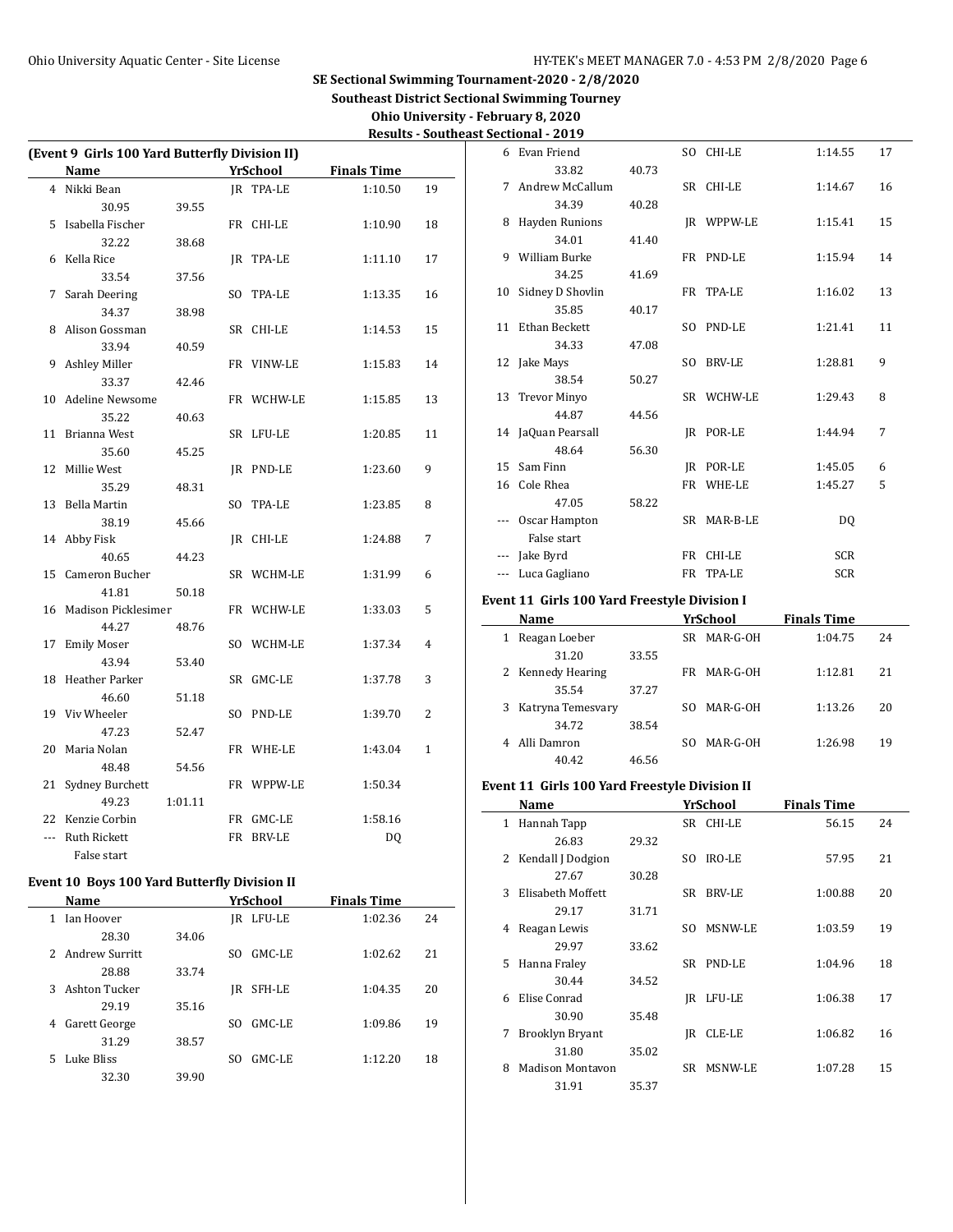| Ohio University - February 8, 2020          |  |
|---------------------------------------------|--|
| <b>Results - Southeast Sectional - 2019</b> |  |

| (Event 11 Girls 100 Yard Freestyle Division II) |       |                 |                    |              |                     | 36 Lucy Hart                                 |       | SR HIL-LE         | 1:29.58            |    |
|-------------------------------------------------|-------|-----------------|--------------------|--------------|---------------------|----------------------------------------------|-------|-------------------|--------------------|----|
| Name                                            |       | <b>YrSchool</b> | <b>Finals Time</b> |              |                     | 40.78                                        | 48.80 |                   |                    |    |
| 9 Julia Dick                                    |       | FR TPA-LE       | 1:08.27            | 14           |                     | 37 Emily McNeal                              |       | <b>IR WCHM-LE</b> | 1:30.22            |    |
| 32.94                                           | 35.33 |                 |                    |              |                     | 42.09                                        | 48.13 |                   |                    |    |
| 10 Sage Husted                                  |       | SO VINW-LE      | 1:08.85            | 13           |                     | 38 Anna Burton                               |       | JR LFU-LE         | 1:30.53            |    |
| 32.85                                           | 36.00 |                 |                    |              |                     | 39.37                                        | 51.16 |                   |                    |    |
| 11 Kyla Kinnard                                 |       | FR TPA-LE       | 1:09.13            | 11           |                     | 39 Kaitlyn Cooper                            |       | SR CIR-LE         | 1:30.99            |    |
| 32.70                                           | 36.43 |                 |                    |              |                     | 40.45                                        | 50.54 |                   |                    |    |
| 12 Keely McBride                                |       | SO WCHM-LE      | 1:10.02            | 9            |                     | 40 Diamond Justice                           |       | FR GMC-LE         | 1:31.23            |    |
| 32.52                                           | 37.50 |                 |                    |              |                     | 43.85                                        | 47.38 |                   |                    |    |
| 13 Kaia McKinney                                |       | SO PND-LE       | 1:12.14            | 8            |                     | 41 Kaylee Norman                             |       | FR BRV-LE         | 1:37.76            |    |
| 33.81                                           | 38.33 |                 |                    |              |                     | 42 Marisa Hunsicker                          |       | FR CLE-LE         | 1:38.26            |    |
| 14 Bella Martin                                 |       | SO TPA-LE       | 1:12.42            | 7            |                     | 43 Sophia Carr                               |       | SO SFH-LE         | 1:38.74            |    |
| 33.74                                           | 38.68 |                 |                    |              |                     | 48.60                                        | 50.14 |                   |                    |    |
| 15 Garren Walker                                |       | JR WCHW-LE      | 1:13.86            | 6            |                     | 44 Sydney Johnson                            |       | FR POR-LE         | 1:42.81            |    |
| 34.99                                           | 38.87 |                 |                    |              |                     | 48.77                                        | 54.04 |                   |                    |    |
| 16 Lindsey Blau                                 |       | SO PND-LE       | 1:14.10            | 5            |                     | 45 Skylar Bohem                              |       | JR POR-LE         | 1:45.89            |    |
| 35.59                                           | 38.51 |                 |                    |              |                     | 47.25                                        | 58.64 |                   |                    |    |
| 17 Cassidy Damron                               |       | JR MSNW-LE      | 1:14.47            | 4            |                     | 46 Hannah Johnson                            |       | SO WWE-LE         | 1:47.60            |    |
| 36.23                                           | 38.24 |                 |                    |              |                     | 47 Isabelle Jones                            |       | JR CIR-LE         | 1:48.70            |    |
| 18 Emery Smith                                  |       | FR GMC-LE       | 1:15.06            | 3            |                     | 50.71                                        | 57.99 |                   |                    |    |
| 35.89                                           | 39.17 |                 |                    |              | $\cdots$            | Kylie McMahon                                |       | FR LFU-LE         | DQ                 |    |
| 19 Abby Mustard                                 |       | FR GMC-LE       | 1:16.87            | 2            |                     | --- Gretchen Search                          |       | JR CIR-LE         | DQ                 |    |
| 35.92                                           | 40.95 |                 |                    |              |                     | No Show Penalty Event                        |       |                   |                    |    |
| 20 Chloe Lovett                                 |       | SO WCHW-LE      | 1:17.36            | $\mathbf{1}$ |                     | --- Presley Coyan                            |       | SO CIR-LE         | DQ                 |    |
| 36.66                                           | 40.70 |                 |                    |              |                     | No Show Penalty Event                        |       |                   |                    |    |
| 21 Hailey Legge                                 |       | FR GMC-LE       | 1:18.04            |              |                     | --- Taysia Yusuf                             |       | FR CHI-LE         | <b>NS</b>          |    |
| 37.53                                           | 40.51 |                 |                    |              | $\qquad \qquad - -$ | Cassidy Bianco                               |       | SR POR-LE         | <b>NS</b>          |    |
| 22 Lexie Swayne                                 |       | FR HIL-LE       | 1:19.84            |              | $\cdots$            | <b>Taylor Corke</b>                          |       | FR POR-LE         | <b>SCR</b>         |    |
| 37.02                                           | 42.82 |                 |                    |              |                     | Megan Conover                                |       | SR HIL-LE         | <b>SCR</b>         |    |
| 23 Haley Brenner                                |       | SO WCHW-LE      | 1:20.66            |              | ---                 | Kateyanne Walburn                            |       | FR TPA-LE         | <b>SCR</b>         |    |
| 37.09                                           | 43.57 |                 |                    |              | $\cdots$            | Preslee Jenkins                              |       | SO WPPW-LE        | <b>SCR</b>         |    |
| 24 Evelyn Crall                                 |       | FR CHI-LE       | 1:20.82            |              |                     | --- Madison Shannon                          |       | SO WCHM-LE        | <b>SCR</b>         |    |
| 37.35                                           | 43.47 |                 |                    |              |                     |                                              |       |                   |                    |    |
| 25 Morgan Martin                                |       | FR LFU-LE       | 1:20.84            |              |                     | Event 12 Boys 100 Yard Freestyle Division II |       |                   |                    |    |
| 39.29                                           | 41.55 |                 |                    |              |                     | Name                                         |       | YrSchool          | <b>Finals Time</b> |    |
| 26 Graceann Beckett                             |       | SR PND-LE       | 1:22.36            |              |                     | 1 Cody Borsini                               |       | SR GMC-LE         | 51.53              | 24 |
| 38.02                                           | 44.34 |                 |                    |              |                     | 24.97                                        | 26.56 |                   |                    |    |
| 27 Courtney Arnold                              |       | SO WCHM-LE      | 1:22.45            |              |                     | 2 Ethan Cline                                |       | SR BRV-LE         | 52.15              | 21 |
| 38.36                                           | 44.09 |                 |                    |              |                     | 24.87                                        | 27.28 |                   |                    |    |
| 28 Zoe Pierce                                   |       | SR MSNW-LE      | 1:24.25            |              |                     | 3 Nathan Johnson                             |       | SO MAR-B-LE       | 53.31              | 20 |
| 40.31                                           | 43.94 |                 |                    |              |                     | 25.18                                        | 28.13 |                   |                    |    |
| 29 Jerrica McKnight                             |       | FR CZT-LE       | 1:24.30            |              |                     | 4 Matthew Milnes                             |       | SR GMC-LE         | 56.07              | 19 |
| 39.33                                           | 44.97 |                 |                    |              |                     | 26.91                                        | 29.16 |                   |                    |    |
| 30 Jori Husted                                  |       | FR VINW-LE      | 1:24.65            |              |                     | 5 Clayton Alflen                             |       | SR CHI-LE         | 56.89              | 18 |
| 40.51                                           | 44.14 |                 |                    |              |                     | 26.85                                        | 30.04 |                   |                    |    |
| 31 Keyera Hatfield                              |       | FR CHI-LE       | 1:25.32            |              |                     | 6 Cole Albert                                |       | SR TPA-LE         | 56.95              | 17 |
| 38.08                                           | 47.24 |                 |                    |              |                     | 27.08                                        | 29.87 |                   |                    |    |
| 32 Lily Clark                                   |       | SR CZT-LE       | 1:25.45            |              |                     | 7 Nelson Harshbarger                         |       | FR CHI-LE         | 57.09              | 16 |
| 40.45                                           | 45.00 |                 |                    |              |                     | 27.69                                        | 29.40 |                   |                    |    |
| 33 Alexandria Pontius                           |       | SO WWE-LE       | 1:26.82            |              |                     | 8 Luke Gornall                               |       | SR LFU-LE         | 57.61              | 15 |
| 40.87                                           | 45.95 |                 |                    |              |                     | 26.88                                        | 30.73 |                   |                    |    |
| 34 Hayley Boone                                 |       | SO HIL-LE       | 1:27.49            |              |                     |                                              |       |                   |                    |    |
| 35 Sydney Burchett                              |       | FR WPPW-LE      | 1:28.11            |              |                     |                                              |       |                   |                    |    |
| 40.64                                           | 47.47 |                 |                    |              |                     |                                              |       |                   |                    |    |
|                                                 |       |                 |                    |              |                     |                                              |       |                   |                    |    |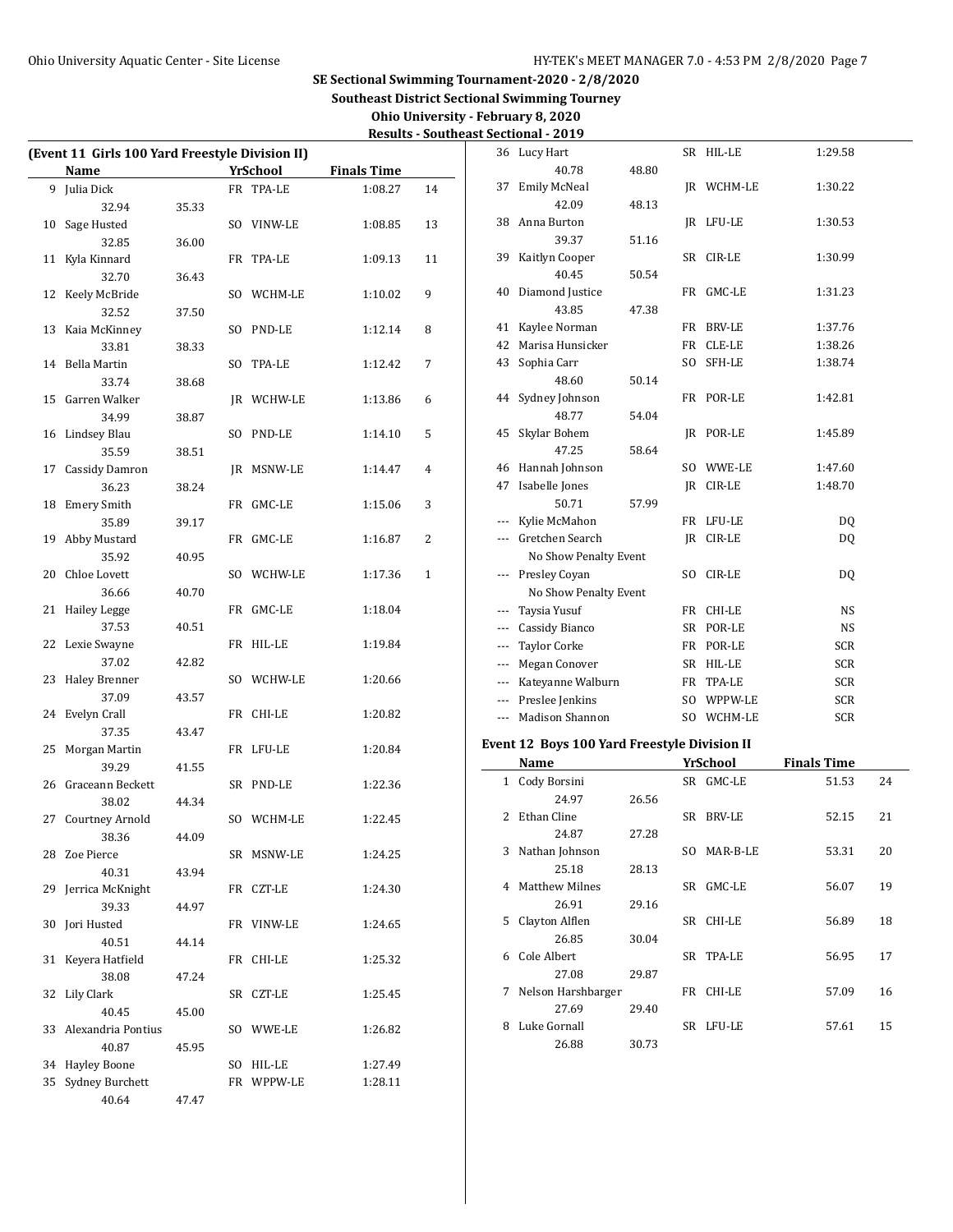| Ohio University - February 8, 2020          |
|---------------------------------------------|
| <b>Results - Southeast Sectional - 2019</b> |

| 1:13.80            |
|--------------------|
|                    |
| 1:14.76            |
|                    |
| 1:15.94            |
|                    |
| 1:16.39            |
|                    |
| 1:16.60            |
|                    |
| 1:17.60            |
|                    |
| 1:18.85            |
|                    |
| 1:19.82            |
|                    |
| 1:19.93            |
|                    |
| 1:22.73            |
|                    |
|                    |
| 1:26.42            |
|                    |
| 1:30.56            |
|                    |
| 1:31.21            |
|                    |
| 1:46.94            |
|                    |
| 2:04.43            |
|                    |
| <b>SCR</b>         |
| SCR                |
|                    |
|                    |
| <b>Finals Time</b> |
| 6:23.57<br>24      |
| 39.09              |
| 39.85              |
|                    |
|                    |
|                    |
| <b>Finals Time</b> |
| 5:35.96<br>24      |
| 34.23              |
| 34.46              |
|                    |
| 6:02.34<br>21      |
| 36.86              |
| 37.57              |
|                    |
| 6:09.98<br>20      |
| 37.18              |
| 39.05              |
|                    |
|                    |
|                    |
|                    |
|                    |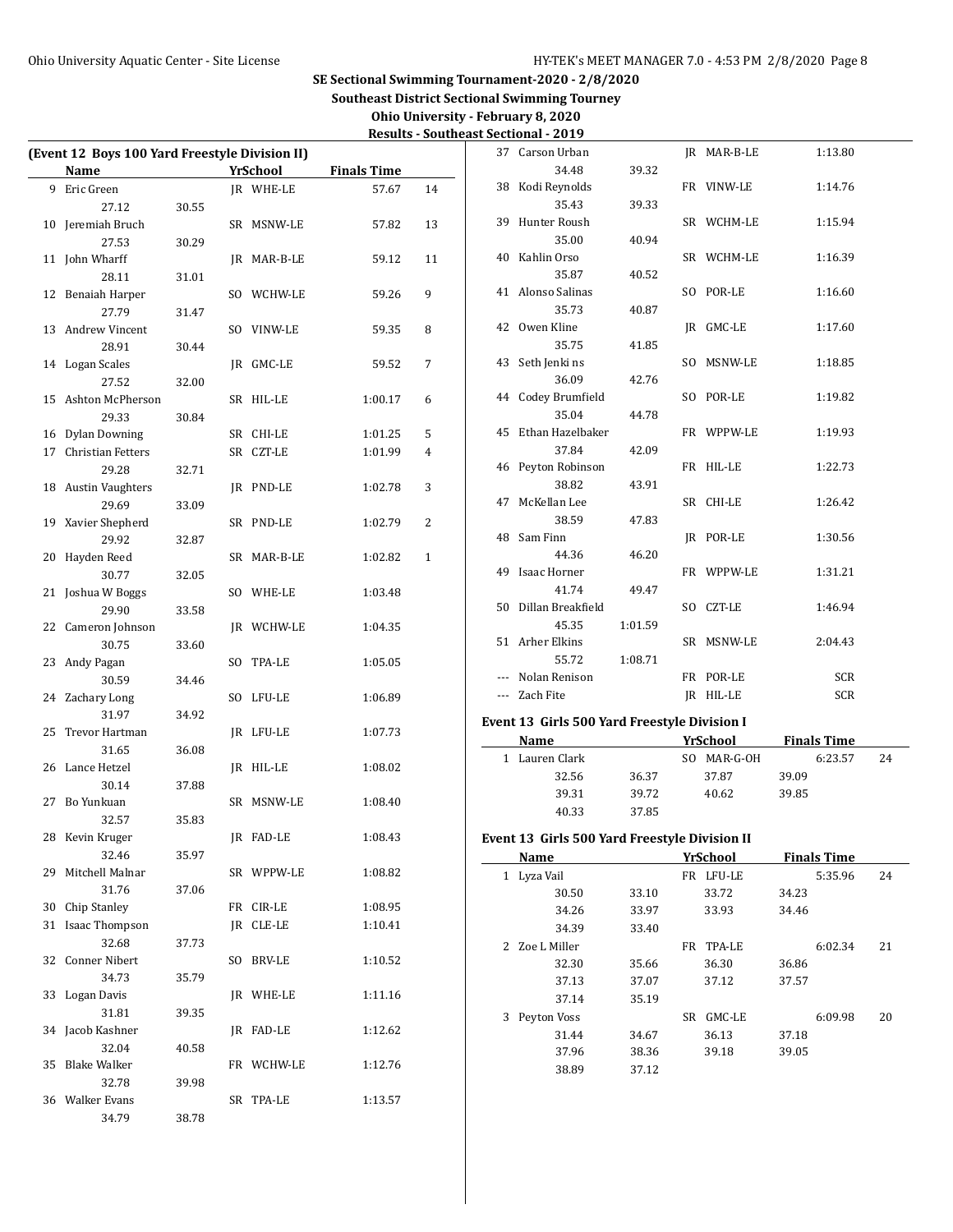| Ohio University - February 8, 2020          |
|---------------------------------------------|
| <b>Results - Southeast Sectional - 2019</b> |

| (Event 13 Girls 500 Yard Freestyle Division II) |                            |            |       |                    |    | 17 Chelsey Dawson                            |         | FR WCHW-LE      |         | 7:35.42            | 4  |
|-------------------------------------------------|----------------------------|------------|-------|--------------------|----|----------------------------------------------|---------|-----------------|---------|--------------------|----|
| Name                                            | <b>Example 25 YrSchool</b> |            |       | <b>Finals Time</b> |    | 39.23                                        | 44.63   | 45.55           | 46.50   |                    |    |
| 4 Sydney Wissler                                |                            | IR CHI-LE  |       | 6:21.72            | 19 | 47.04                                        | 48.19   | 48.74           | 46.20   |                    |    |
| 32.24                                           | 36.04                      | 38.25      | 38.76 |                    |    | 45.83                                        | 43.51   |                 |         |                    |    |
| 40.36                                           | 40.08                      | 39.69      | 40.03 |                    |    | 18 Emma Shaw                                 |         | JR CIR-LE       |         | 7:37.46            | 3  |
| 38.90                                           | 37.37                      |            |       |                    |    | 37.63                                        | 43.42   | 45.88           | 46.75   |                    |    |
| 5 Audrey Lotz                                   |                            | FR WCHW-LE |       | 6:32.37            | 18 | 47.35                                        | 47.59   | 47.40           | 47.67   |                    |    |
| 32.93                                           | 37.91                      | 38.98      | 39.52 |                    |    | 47.44                                        | 46.33   |                 |         |                    |    |
| 39.97                                           | 40.56                      | 40.32      | 41.12 |                    |    | 19 Kaycie Tillis                             |         | JR GMC-LE       |         | 7:38.16            | 2  |
| 41.56                                           | 39.50                      |            |       |                    |    | 38.59                                        | 44.04   | 46.06           | 46.64   |                    |    |
| 6 Sarah Deering                                 |                            | SO TPA-LE  |       | 6:33.26            | 17 | 46.29                                        | 48.43   | 47.83           | 48.16   |                    |    |
| 33.60                                           | 37.47                      | 39.74      | 40.76 |                    |    | 47.76                                        | 44.36   |                 |         |                    |    |
| 41.71                                           | 41.11                      | 40.89      | 40.85 |                    |    | 20 Hailey Legge                              |         | FR GMC-LE       |         | 7:40.39            | 1  |
| 40.40                                           | 36.73                      |            |       |                    |    | 39.37                                        | 43.85   | 47.16           | 48.19   |                    |    |
| 7 Alison Gossman                                |                            | SR CHI-LE  |       | 6:52.59            | 16 | 47.37                                        | 47.78   | 47.68           | 47.69   |                    |    |
| 34.77                                           | 39.05                      | 40.52      | 42.37 |                    |    | 48.90                                        | 42.40   |                 |         |                    |    |
| 42.85                                           | 42.78                      | 43.24      | 45.13 |                    |    | 21 Bella Woods                               |         | FR CHI-LE       |         | 8:00.66            |    |
| 40.88                                           | 41.00                      |            |       |                    |    | 38.66                                        | 44.71   | 47.97           | 49.99   |                    |    |
| 8 Kylie Pettit                                  |                            | SR WCHM-LE |       | 6:52.93            | 15 | 50.62                                        | 51.07   | 52.06           | 51.33   |                    |    |
| 35.26                                           | 38.96                      | 41.61      | 42.48 |                    |    | 49.94                                        | 44.31   |                 |         |                    |    |
| 43.14                                           | 43.72                      | 43.57      | 42.67 |                    |    | 22 Sophia Gee                                |         | SO BRV-LE       |         | 8:04.48            |    |
| 42.23                                           | 39.29                      |            |       |                    |    | 38.88                                        | 43.16   | 44.88           | 44.43   |                    |    |
|                                                 |                            |            |       |                    |    | 44.75                                        | 43.41   | 44.96           |         |                    |    |
| 9 Emma Conley                                   |                            | JR CLE-LE  |       | 6:54.89            | 14 |                                              | 1:28.88 |                 |         |                    |    |
| 37.19                                           | 40.45                      | 41.89      | 42.52 |                    |    | 23 Madison Harrod                            |         | FR CHI-LE       |         | 8:17.13            |    |
| 42.86                                           | 42.44                      | 43.08      | 42.77 |                    |    |                                              |         |                 |         |                    |    |
| 42.04                                           | 39.65                      |            |       |                    |    | 39.70                                        |         |                 | 53.60   |                    |    |
| 10 Kyra Warren                                  |                            | FR WHE-LE  |       | 7:19.40            | 13 |                                              |         |                 |         |                    |    |
| 33.70                                           | 40.22                      | 44.33      | 46.32 |                    |    | 52.73                                        | 47.65   |                 |         |                    |    |
| 46.24                                           | 46.75                      | 46.81      | 46.65 |                    |    | 24 Makahla Petitto                           |         | SO WHE-LE       |         | 8:50.41            |    |
| 46.29                                           | 42.09                      |            |       |                    |    | 44.54                                        | 51.32   | 52.44           | 56.12   |                    |    |
| 11 Erin Nelson                                  |                            | SR CZT-LE  |       | 7:23.71            | 11 | 55.17                                        | 56.38   | 56.36           | 55.03   |                    |    |
| 36.30                                           | 41.01                      | 44.55      | 46.15 |                    |    | 54.36                                        | 48.69   |                 |         |                    |    |
| 46.26                                           | 46.54                      | 47.76      | 46.98 |                    |    | 25 Keeley Schurman                           |         | SR HIL-LE       |         | 9:08.05            |    |
| 47.05                                           | 41.11                      |            |       |                    |    | 42.87                                        | 51.38   | 57.65           | 57.44   |                    |    |
| 12 Jillian Voss                                 |                            | JR GMC-LE  |       | 7:25.92            | 9  | 56.98                                        | 58.21   | 57.72           | 58.44   |                    |    |
| 38.53                                           | 43.70                      | 46.58      | 46.58 |                    |    | 57.58                                        | 49.78   |                 |         |                    |    |
| 46.76                                           | 46.42                      | 46.17      | 46.94 |                    |    | 26 Brooklyn Nichols                          |         | SO MSNW-LE      |         | 10:03.48           |    |
| 44.77                                           | 39.47                      |            |       |                    |    | 48.52                                        | 57.01   | 1:01.09         | 1:01.23 |                    |    |
| 13 Emily Moser                                  |                            | SO WCHM-LE |       | 7:29.29            | 8  | 1:04.96                                      | 1:03.95 | 1:02.87         | 1:05.94 |                    |    |
| 36.23                                           | 41.59                      | 45.91      | 47.18 |                    |    | 1:03.23                                      | 54.68   |                 |         |                    |    |
| 48.51                                           | 48.78                      | 46.93      | 47.49 |                    |    | 27 Abby Hall                                 |         | SO HIL-LE       |         | 12:17.80           |    |
| 44.43                                           | 42.24                      |            |       |                    |    | --- Erika Justus                             |         | SO BRV-LE       |         | <b>SCR</b>         |    |
| 14 Abbie Brandt                                 |                            | SO WCHM-LE |       | 7:30.32            | 7  | --- Zoe Wagner                               |         | JR TPA-LE       |         | SCR                |    |
| 38.83                                           | 43.78                      | 45.33      | 46.56 |                    |    | --- Sydney Williams                          |         | SO CIR-LE       |         | <b>SCR</b>         |    |
| 46.85                                           | 46.68                      | 48.03      | 46.68 |                    |    | --- Greta Hibbard                            |         | JR TPA-LE       |         | <b>SCR</b>         |    |
| 45.91                                           | 41.67                      |            |       |                    |    | Event 14 Boys 500 Yard Freestyle Division II |         |                 |         |                    |    |
| 15 Jaclyn Burchett                              |                            | JR MSNW-LE |       | 7:34.80            | 6  |                                              |         |                 |         |                    |    |
| 37.13                                           | 42.35                      | 45.94      | 46.88 |                    |    | Name                                         |         | <b>YrSchool</b> |         | <b>Finals Time</b> |    |
| 47.55                                           | 48.92                      | 47.73      | 48.11 |                    |    | 1 Jake Byrd                                  |         | FR CHI-LE       |         | 5:17.45            | 24 |
| 48.25                                           | 41.94                      |            |       |                    |    | 27.84                                        | 31.31   | 32.76           | 32.39   |                    |    |
| 16 Natalie Shope                                |                            | FR CZT-LE  |       | 7:35.29            | 5  | 32.69                                        | 33.16   | 33.04           | 33.16   |                    |    |
| 39.58                                           | 44.62                      | 46.03      | 47.27 |                    |    | 32.44                                        | 28.66   |                 |         |                    |    |
| 46.58                                           | 46.89                      | 47.29      | 47.12 |                    |    | 2 Samuel C Gutekanst                         |         | SO TPA-LE       |         | 5:25.22            | 21 |
| 47.62                                           | 42.29                      |            |       |                    |    | 28.82                                        | 32.14   | 33.01           | 32.64   |                    |    |
|                                                 |                            |            |       |                    |    | 32.98                                        | 33.60   | 33.75           | 33.56   |                    |    |
|                                                 |                            |            |       |                    |    | 33.35                                        | 31.37   |                 |         |                    |    |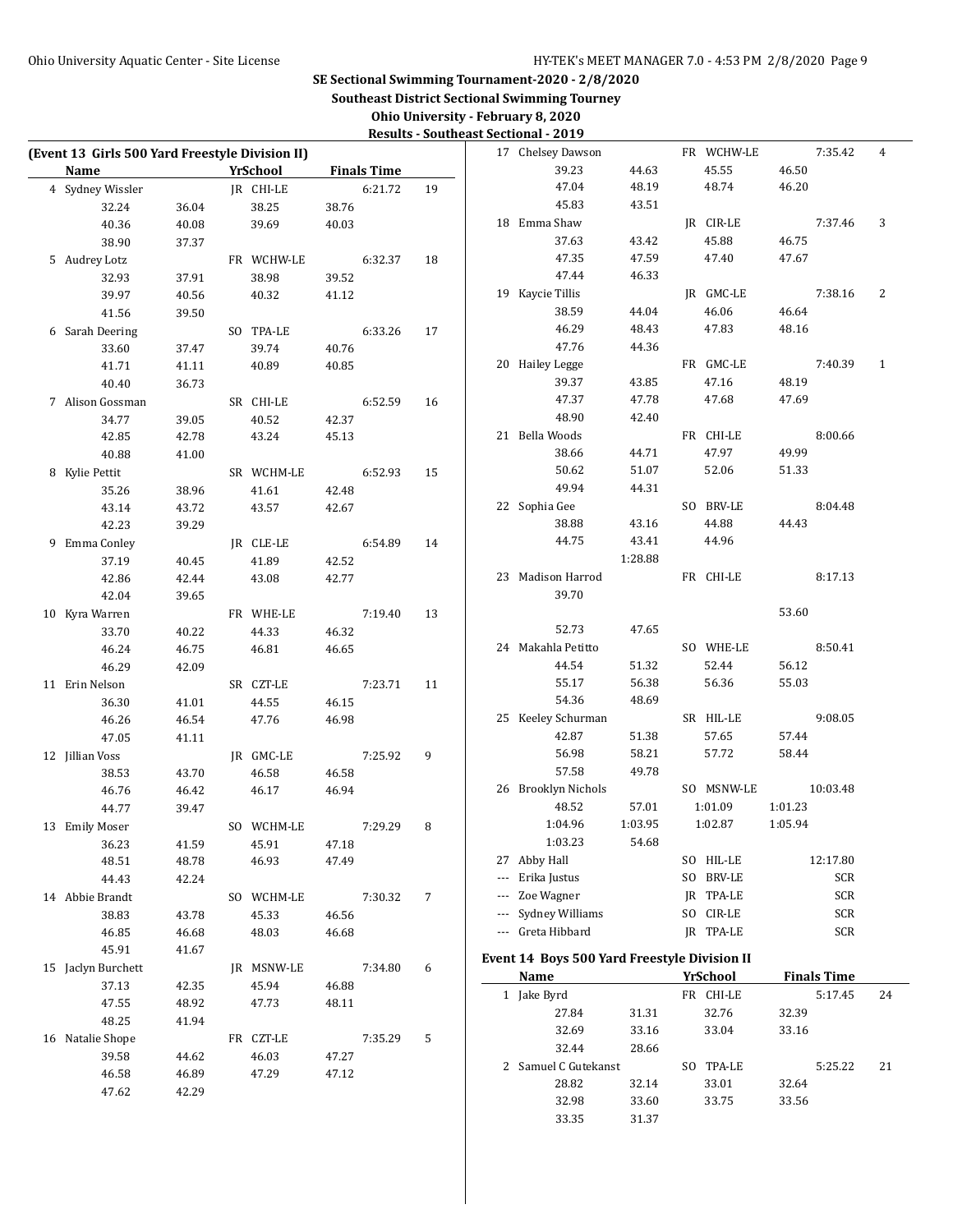| Ohio University - February 8, 2020          |
|---------------------------------------------|
| <b>Results - Southeast Sectional - 2019</b> |

| (Event 14 Boys 500 Yard Freestyle Division II)                                                                                |       |             |       |                    |    | Results Southeast Sectional Forty<br>16 Noah McWilliams |       | FR PND-LE           |         | 7:21.49            | 5  |
|-------------------------------------------------------------------------------------------------------------------------------|-------|-------------|-------|--------------------|----|---------------------------------------------------------|-------|---------------------|---------|--------------------|----|
| Name<br><b>Example 21 Service Street Service Street Service Street Service Street Street Service Street Street Street Str</b> |       |             |       | <b>Finals Time</b> |    | 34.50                                                   | 41.83 | 45.18               | 45.88   |                    |    |
| 3 Gabriel A Santiago Flores JR TPA-LE                                                                                         |       |             |       | 5:28.86            | 20 | 47.46                                                   | 47.62 | 47.10               | 46.91   |                    |    |
| 28.79                                                                                                                         | 32.29 | 33.23       | 33.17 |                    |    | 44.64                                                   | 40.37 |                     |         |                    |    |
| 33.55                                                                                                                         | 33.89 | 34.26       | 34.05 |                    |    | 17 Josh Sharrett                                        |       | SO CZT-LE           |         | 7:21.52            | 4  |
| 33.61                                                                                                                         | 32.02 |             |       |                    |    | 34.34                                                   | 40.11 |                     |         |                    |    |
| 4 Owen Zundell                                                                                                                |       | SO MAR-B-LE |       | 5:31.48            | 19 |                                                         |       |                     | 1:35.59 |                    |    |
| 28.60                                                                                                                         | 31.55 | 32.47       | 32.91 |                    |    | 38.67                                                   |       |                     |         |                    |    |
| 33.21                                                                                                                         | 34.39 | 34.71       | 34.65 |                    |    | 18 James Beatty                                         |       | FR CHI-LE           |         | 7:22.50            | 3  |
| 34.86                                                                                                                         | 34.13 |             |       |                    |    | 33.57                                                   | 39.69 | 42.69               | 44.82   |                    |    |
| 5 Sam Gottfried                                                                                                               |       | SO MAR-B-LE |       | 5:49.75            | 18 | 47.93                                                   | 47.75 | 47.77               | 48.06   |                    |    |
| 30.35                                                                                                                         | 34.49 | 35.81       | 36.07 |                    |    | 47.04                                                   | 43.18 |                     |         |                    |    |
| 36.39                                                                                                                         | 36.16 | 36.27       | 36.06 |                    |    | 19 Evan Fender                                          |       | FR HIL-LE           |         | 7:25.68            | 2  |
| 35.65                                                                                                                         | 32.50 |             |       |                    |    | 35.71                                                   | 41.92 | 45.05               | 47.89   |                    |    |
| 6 Ryan Lollathin                                                                                                              |       | JR BRV-LE   |       | 5:49.79            | 17 | 46.94                                                   | 47.57 | 47.34               | 46.54   |                    |    |
| 29.84                                                                                                                         | 33.49 | 35.06       | 35.26 |                    |    | 45.93                                                   | 40.79 |                     |         |                    |    |
| 35.39                                                                                                                         | 36.46 | 36.97       | 37.10 |                    |    | 20 Eli Johnson                                          |       | SO GMC-LE           |         | 7:26.60            | 1  |
| 37.03                                                                                                                         | 33.19 |             |       |                    |    | 36.41                                                   | 41.28 | 44.01               | 46.05   |                    |    |
| 7 Jake E Clark                                                                                                                |       | JR SFH-LE   |       | 5:50.83            | 16 | 47.79                                                   | 48.60 | 47.58               | 46.49   |                    |    |
| 30.22                                                                                                                         | 33.97 | 34.85       | 35.60 |                    |    | 46.50                                                   | 41.89 |                     |         |                    |    |
| 36.26                                                                                                                         | 36.34 | 36.33       | 36.69 |                    |    | 21 Nathan Sylvia                                        |       | SO WHE-LE           |         | 7:28.69            |    |
| 36.36                                                                                                                         | 34.21 |             |       |                    |    | 37.34                                                   | 41.93 | 45.47               | 47.04   |                    |    |
| 8 Xander Carroll                                                                                                              |       | JR CLE-LE   |       | 5:51.76            | 15 |                                                         |       | 47.46               | 47.33   |                    |    |
| 28.74                                                                                                                         | 32.66 | 34.68       | 35.46 |                    |    | 47.47                                                   | 41.48 |                     |         |                    |    |
| 36.04                                                                                                                         | 36.88 | 37.40       | 38.02 |                    |    | 22 Conner Emnett                                        |       | SO POR-LE           |         | 7:29.27            |    |
| 37.68                                                                                                                         | 34.20 |             |       |                    |    | 35.64                                                   | 43.55 | 48.06               | 46.03   |                    |    |
| 9 Andrew Surritt                                                                                                              |       | SO GMC-LE   |       | 5:57.28            | 14 | 47.58                                                   | 47.87 | 47.97               | 47.77   |                    |    |
| 29.46                                                                                                                         | 32.93 | 35.42       | 36.28 |                    |    | 46.75                                                   | 38.05 |                     |         |                    |    |
| 36.17                                                                                                                         | 37.22 | 37.70       | 38.07 |                    |    | 23 Garrett Anders                                       |       | JR CHI-LE           |         | 7:59.39            |    |
| 38.49                                                                                                                         | 35.54 |             |       |                    |    | 38.51                                                   | 46.97 | 48.93               | 48.85   |                    |    |
| 10 Orville Tackett                                                                                                            |       | SO MSNW-LE  |       | 5:59.38            | 13 | 49.65                                                   | 50.72 | 49.72               | 51.11   |                    |    |
| 1:04.60                                                                                                                       |       |             |       |                    |    | 49.55                                                   | 45.38 |                     |         |                    |    |
|                                                                                                                               | 37.37 | 37.33       |       |                    |    | 24 Conner Cassidy                                       |       | SO POR-LE           |         | 7:59.83            |    |
|                                                                                                                               | 36.39 |             |       |                    |    | 37.53                                                   | 47.23 | 49.69               | 50.94   |                    |    |
| 11 Titus Heiser                                                                                                               |       | SR HIL-LE   |       | 6:22.33            | 11 | 50.34                                                   | 50.37 | 50.48               | 50.49   |                    |    |
| 31.34                                                                                                                         | 35.29 | 37.50       | 38.22 |                    |    | 51.12                                                   | 41.64 |                     |         |                    |    |
| 39.01                                                                                                                         | 40.67 | 40.30       | 40.73 |                    |    | 25 Gary Jenkins                                         |       | JR WPPW-LE          |         | 8:16.67            |    |
| 40.74                                                                                                                         | 38.53 |             |       |                    |    | 41.05                                                   | 48.43 | 51.93               | 51.40   |                    |    |
| 12 Evan Friend                                                                                                                |       | SO CHI-LE   |       | 6:39.98            | 9  | 52.82                                                   | 51.84 | 53.36               | 52.55   |                    |    |
| 33.75                                                                                                                         |       |             | 41.78 |                    |    | 49.57                                                   | 43.72 |                     |         |                    |    |
| 42.78                                                                                                                         | 42.25 | 42.05       | 41.26 |                    |    | 26 Jacob Russell                                        |       | JR CZT-LE           |         | 8:16.93            |    |
| 37.41                                                                                                                         |       |             |       |                    |    | 38.16                                                   | 45.31 | 49.85               | 52.14   |                    |    |
| 13 Christian Rossiter                                                                                                         |       | FR WCHM-LE  |       | 6:40.43            | 8  | 53.44                                                   | 54.26 | 54.53               | 54.15   |                    |    |
| 31.66                                                                                                                         | 36.09 | 39.91       | 39.93 |                    |    | 51.88                                                   | 43.21 |                     |         |                    |    |
| 42.63                                                                                                                         | 43.05 | 43.25       | 43.43 |                    |    | Event 15 Girls 200 Yard Freestyle Relay Division I      |       |                     |         |                    |    |
| 42.58                                                                                                                         | 37.90 |             |       |                    |    | <b>Team</b>                                             |       | Relay               |         | <b>Finals Time</b> |    |
| 14 Ian Karnes                                                                                                                 |       | FR GMC-LE   |       | 6:43.81            | 7  | 1 MAR-G-OH                                              |       |                     |         | 1:51.56            | 48 |
| 34.93                                                                                                                         | 39.35 | 40.85       | 41.77 |                    |    | 1) Reagan Loeber SR                                     |       | 2) Emily Arnold SO  |         |                    |    |
| 42.11                                                                                                                         | 42.58 | 42.95       | 42.23 |                    |    | 3) Ashley Stewart SR                                    |       | 4) Kayla Stewart SO |         |                    |    |
| 41.73                                                                                                                         | 35.31 |             |       |                    |    | 28.41                                                   | 28.29 | 27.65               | 27.21   |                    |    |
| 15 Ryan Elrich                                                                                                                |       | SO WCHW-LE  |       | 6:56.41            | 6  |                                                         |       |                     |         |                    |    |
| 33.68                                                                                                                         | 39.13 | 41.22       | 42.98 |                    |    |                                                         |       |                     |         |                    |    |
| 43.56                                                                                                                         | 42.81 | 42.86       | 44.04 |                    |    |                                                         |       |                     |         |                    |    |
| 44.47                                                                                                                         | 41.66 |             |       |                    |    |                                                         |       |                     |         |                    |    |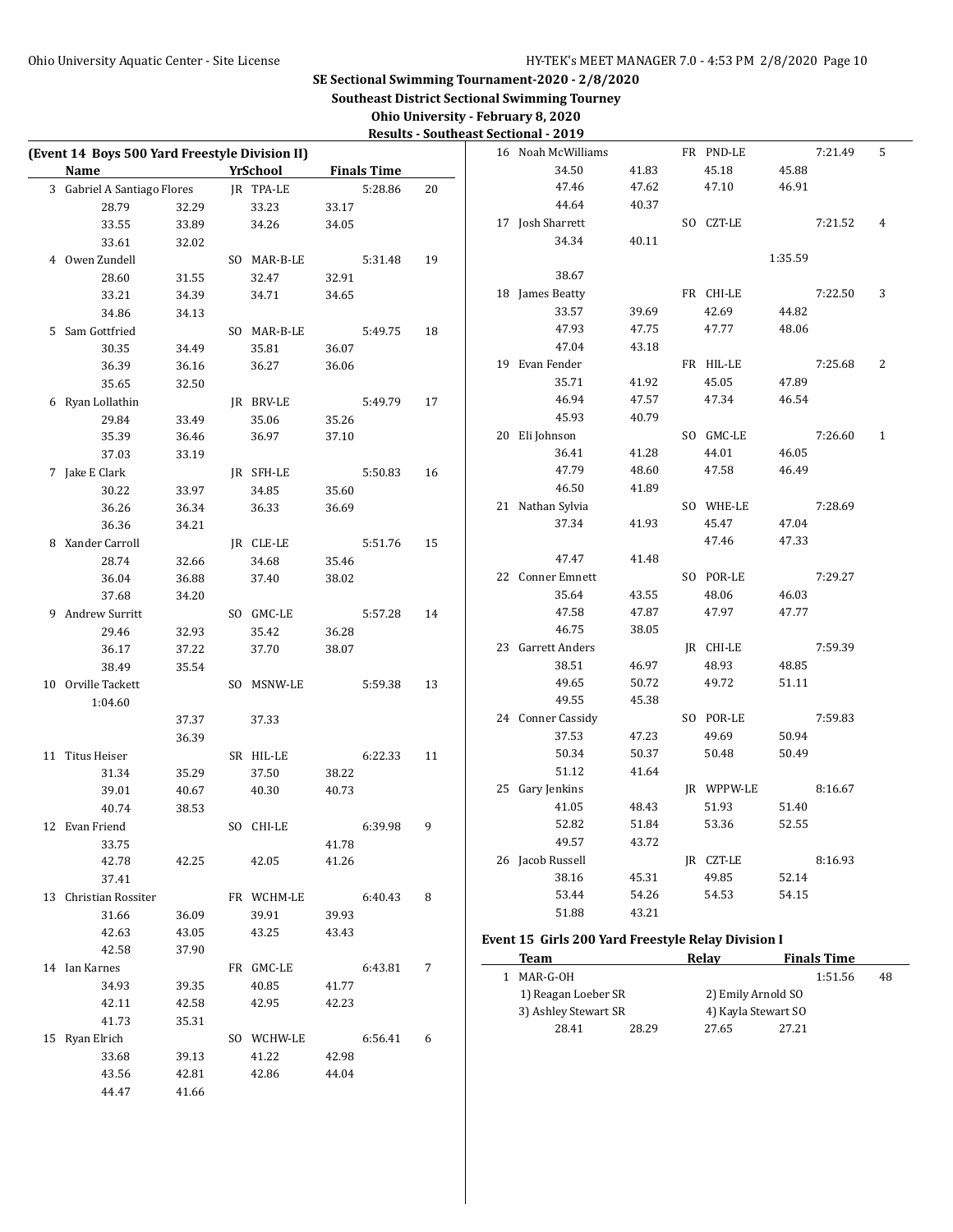**Southeast District Sectional Swimming Tourney**

**Ohio University - February 8, 2020**

**Results - Southeast Sectional - 2019**

|    | Event 15 Girls 200 Yard Freestyle Relay Division II<br><b>Team</b> |       | Relay               |                                         | <b>Finals Time</b>                |    |  |  |  |
|----|--------------------------------------------------------------------|-------|---------------------|-----------------------------------------|-----------------------------------|----|--|--|--|
| 1  | TPA-LE                                                             |       |                     |                                         | 1:51.84                           | 48 |  |  |  |
|    | 1) Alyssa Suh SR                                                   |       | 2) Kella Rice JR    |                                         |                                   |    |  |  |  |
|    | 3) Isabella R Pittaway JR                                          |       |                     |                                         | 4) Lourdes M Benencia Courreges J |    |  |  |  |
|    | 28.41                                                              | 28.52 | 27.83               | 27.08                                   |                                   |    |  |  |  |
| 2  | CHI-LE                                                             |       |                     |                                         | 1:54.45                           | 42 |  |  |  |
|    | 1) Cressa Brier SR                                                 |       |                     | 2) Isabella Fischer FR                  |                                   |    |  |  |  |
|    | 3) Abby Fisk JR                                                    |       |                     | 4) Sydney Wissler JR                    |                                   |    |  |  |  |
|    | 30.91                                                              | 27.86 | 28.32               | 27.36                                   |                                   |    |  |  |  |
| 3  | LFU-LE                                                             |       |                     |                                         | 1:58.65                           | 40 |  |  |  |
|    | 1) Bailey McMahon FR                                               |       |                     | 2) Amanda Baker SR                      |                                   |    |  |  |  |
|    | 3) Claire Vail SR                                                  |       | 4) Elise Conrad JR  |                                         |                                   |    |  |  |  |
|    | 30.93                                                              | 30.57 | 28.14               | 29.01                                   |                                   |    |  |  |  |
| 4  | GMC-LE                                                             |       |                     |                                         | 1:59.27                           | 38 |  |  |  |
|    |                                                                    |       |                     |                                         |                                   |    |  |  |  |
|    | 1) Kerigan Pollard JR                                              |       |                     | 2) Sarah Snyder SO<br>4) Peyton Voss SR |                                   |    |  |  |  |
|    | 3) Beckley Smith SR                                                |       |                     |                                         |                                   |    |  |  |  |
|    | 27.93                                                              | 30.89 | 32.34               | 28.11                                   |                                   |    |  |  |  |
| 5  | PND-LE                                                             |       |                     |                                         | 1:59.34                           | 36 |  |  |  |
|    | 1) Kalie Pettay SO                                                 |       | 2) Millie West JR   |                                         |                                   |    |  |  |  |
|    | 3) Kaia McKinney SO                                                |       | 4) Hanna Fraley SR  |                                         |                                   |    |  |  |  |
|    | 30.19                                                              | 30.84 | 29.75               | 28.56                                   |                                   |    |  |  |  |
| 6  | WCHM-LE                                                            |       |                     |                                         | 2:03.11                           | 34 |  |  |  |
|    | 1) Lilly Litteral SR                                               |       | 2) Kylie Pettit SR  |                                         |                                   |    |  |  |  |
|    | 3) Debbie Abare JR                                                 |       |                     | 4) Cameron Bucher SR                    |                                   |    |  |  |  |
|    | 29.53                                                              | 30.52 | 32.40               | 30.66                                   |                                   |    |  |  |  |
| 7  | <b>BRV-LE</b>                                                      |       |                     |                                         | 2:07.99                           | 32 |  |  |  |
|    | 1) Sophia Gee SO                                                   |       | 2) Erika Justus SO  |                                         |                                   |    |  |  |  |
|    | 3) Ruth Rickett FR                                                 |       |                     | 4) Elisabeth Moffett SR                 |                                   |    |  |  |  |
|    | 33.89                                                              | 35.45 | 31.26               | 27.39                                   |                                   |    |  |  |  |
| 8  | WHE-LE                                                             |       |                     |                                         | 2:08.08                           | 30 |  |  |  |
|    | 1) Emily P Boggs JR                                                |       | 2) Kyra Warren FR   |                                         |                                   |    |  |  |  |
|    | 3) Maria Nolan FR                                                  |       |                     | 4) Jasmine Sosby SR                     |                                   |    |  |  |  |
|    | 31.29                                                              | 31.32 | 33.71               | 31.76                                   |                                   |    |  |  |  |
| 9  | WCHW-LE                                                            |       |                     |                                         | 2:11.93                           | 28 |  |  |  |
|    | 1) Adeline Newsome FR                                              |       |                     | 2) Chelsey Dawson FR                    |                                   |    |  |  |  |
|    | 3) Chloe Lovett SO                                                 |       |                     | 4) Jordan McCane FR                     |                                   |    |  |  |  |
|    | 32.32                                                              | 34.35 | 33.81               | 31.45                                   |                                   |    |  |  |  |
| 10 | POR-LE                                                             |       |                     |                                         | 2:20.78                           | 26 |  |  |  |
|    | 1) Katie Davis SR                                                  |       |                     | 2) Curbee Morris FR                     |                                   |    |  |  |  |
|    | 3) Tori Dunn SO                                                    |       |                     | 4) Alainnah Scott SR                    |                                   |    |  |  |  |
|    | 41.44                                                              | 27.44 | 36.88               | 35.02                                   |                                   |    |  |  |  |
| 11 | CZT-LE                                                             |       |                     |                                         | 2:24.09                           | 22 |  |  |  |
|    | 1) Erin Nelson SR                                                  |       | 2) Lily Clark SR    |                                         |                                   |    |  |  |  |
|    | 3) Leah Branson JR                                                 |       |                     | 4) Jerrica McKnight FR                  |                                   |    |  |  |  |
|    | 31.86                                                              | 40.90 | 34.49               | 36.84                                   |                                   |    |  |  |  |
| 12 | HIL-LE                                                             |       |                     |                                         | 2:27.67                           | 18 |  |  |  |
|    | 1) Hayley Boone SO                                                 |       |                     | 2) Natalie Spencer SR                   |                                   |    |  |  |  |
|    | 3) Alexis Cash SO                                                  |       | 4) Lexie Swayne FR  |                                         |                                   |    |  |  |  |
|    | 37.16                                                              | 37.29 | 38.68               | 34.54                                   |                                   |    |  |  |  |
| 13 | CLE-LE                                                             |       |                     |                                         | 2:35.47                           | 16 |  |  |  |
|    | 1) Brooklyn Bryant JR                                              |       | 2) Emma Conley JR   |                                         |                                   |    |  |  |  |
|    | 3) Marisa Hunsicker FR                                             |       | 4) Jensen Fissel JR |                                         |                                   |    |  |  |  |
|    | 32.55                                                              | 30.12 | 51.48               | 41.32                                   |                                   |    |  |  |  |
|    |                                                                    |       |                     |                                         |                                   |    |  |  |  |

| 14    | MSNW-LE                |       |                        |       | 2:38.47 | 14 |
|-------|------------------------|-------|------------------------|-------|---------|----|
|       | 1) Piper Estep FR      |       | 2) Zoe Pierce SR       |       |         |    |
|       | 3) Brooklyn Nichols SO |       | 4) Cassidy Damron JR   |       |         |    |
|       | 42.19                  | 45.10 | 43.78                  | 27.40 |         |    |
| $---$ | CIR-LE                 |       |                        |       | NS.     |    |
|       | 1) Kaitlyn Cooper SR   |       | 2) Gretchen Search JR  |       |         |    |
|       | 3) Doreena Curry SO    |       | 4) Sydney McLanahan SR |       |         |    |
|       |                        |       |                        |       |         |    |

# **Event 16 Boys 200 Yard Freestyle Relay Division II**

|    | <u>Team</u>                     |       | <b>Relay</b>             |                      | <b>Finals Time</b> |    |  |
|----|---------------------------------|-------|--------------------------|----------------------|--------------------|----|--|
| 1  | GMC-LE                          |       |                          |                      | 1:40.55            | 48 |  |
|    | 1) Matthew Milnes SR            |       | 2) Logan Scales JR       |                      |                    |    |  |
|    | 3) Luke Bliss SO                |       | 4) Cody Borsini SR       |                      |                    |    |  |
|    | 25.89                           | 26.13 | 24.95                    | 23.58                |                    |    |  |
| 2  | MAR-B-LE                        |       |                          |                      | 1:42.08            | 42 |  |
|    | 1) Shaun Powers JR              |       | 2) Jackson Macatol SR    |                      |                    |    |  |
|    | 3) Oscar Hampton SR             |       | 4) John Wharff JR        |                      |                    |    |  |
|    | 25.21                           | 25.40 | 26.86                    | 24.61                |                    |    |  |
| 3  | CHI-LE                          |       |                          |                      | 1:44.01            | 40 |  |
|    | 1) Clayton Alflen SR            |       | 2) Nelson Harshbarger FR |                      |                    |    |  |
|    | 3) Dylan Downing SR             |       | 4) Andrew McCallum SR    |                      |                    |    |  |
|    | 26.69                           | 26.26 | 26.76                    | 24.30                |                    |    |  |
| 4  | TPA-LE                          |       |                          |                      | 1:44.73            | 38 |  |
|    | 1) Gabriel A Santiago Flores JR |       | 2) Samuel C Gutekanst SO |                      |                    |    |  |
|    | 3) Andy Pagan SO                |       | 4) Cole Albert SR        |                      |                    |    |  |
|    | 25.94                           | 25.41 | 28.03                    | 25.35                |                    |    |  |
| 5  | <b>BRV-LE</b>                   |       |                          |                      | 1:45.87            | 36 |  |
|    | 1) Ryan Lollathin JR            |       | 2) Riley Wooldridge SO   |                      |                    |    |  |
|    | 3) John Santos SR               |       | 4) Ethan Cline SR        |                      |                    |    |  |
|    | 25.65                           | 28.85 | 27.84                    | 23.53                |                    |    |  |
| 6  | POR-LE                          |       |                          |                      | 1:47.45            | 34 |  |
|    | 1) Christian Keys JR            |       | 2) Donnie Lee SR         |                      |                    |    |  |
|    | 3) Brady Fannin SR              |       | 4) Tyler McCoy SR        |                      |                    |    |  |
|    | 26.95                           | 27.01 | 27.09                    | 26.40                |                    |    |  |
| 7  | WCHW-LE                         |       |                          |                      | 1:47.95            | 32 |  |
|    | 1) Ty Rose JR                   |       | 2) Preston Hines JR      |                      |                    |    |  |
|    | 3) Cameron Johnson JR           |       |                          | 4) Benaiah Harper SO |                    |    |  |
|    | 25.97                           | 29.01 | 26.16                    | 26.81                |                    |    |  |
| 8  | HIL-LE                          |       |                          |                      | 1:48.11            | 30 |  |
|    | 1) Charlie Schneider SO         |       | 2) Ashton McPherson SR   |                      |                    |    |  |
|    | 3) Titus Heiser SR              |       | 4) Dylan Schurman SO     |                      |                    |    |  |
|    | 26.51                           | 26.53 | 27.72                    | 27.35                |                    |    |  |
| 9  | PND-LE                          |       |                          |                      | 1:49.16            | 28 |  |
|    | 1) Logan Emnett JR              |       | 2) William Burke FR      |                      |                    |    |  |
|    | 3) Austin Vaughters JR          |       | 4) Alex Cassidy FR       |                      |                    |    |  |
|    | 26.33                           | 27.81 | 27.87                    | 27.15                |                    |    |  |
| 10 | WHE-LE                          |       |                          |                      | 1:50.40            | 26 |  |
|    | 1) Joshua W Boggs SO            |       | 2) Logan Davis JR        |                      |                    |    |  |
|    | 3) Eli Jones FR                 |       | 4) Eric Green JR         |                      |                    |    |  |
|    | 27.74                           | 29.79 | 27.25                    | 25.62                |                    |    |  |
| 11 | LFU-LE                          |       |                          |                      | 1:50.66            | 22 |  |
|    | 1) Trevor Hartman JR            |       | 2) Zachary Long SO       |                      |                    |    |  |
|    | 3) Ian Hoover JR                |       | 4) Luke Gornall SR       |                      |                    |    |  |
|    | 30.01                           | 29.79 | 26.49                    | 24.37                |                    |    |  |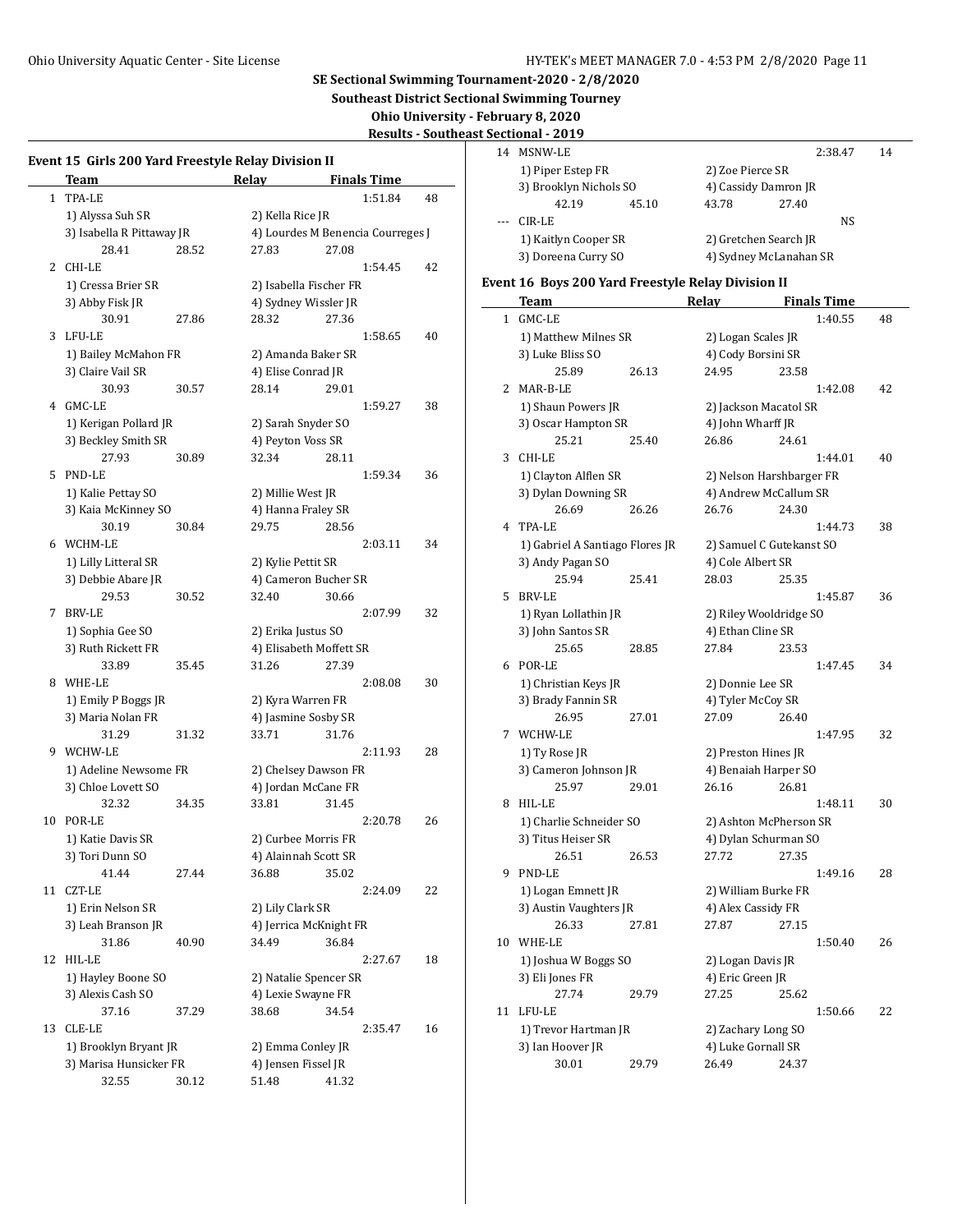**Southeast District Sectional Swimming Tourney**

**Ohio University - February 8, 2020 Results - Southeast Sectional - 2019**

|    | (Event 16 Boys 200 Yard Freestyle Relay Division II) |                     |                     |                          |                    |    |  |  |  |
|----|------------------------------------------------------|---------------------|---------------------|--------------------------|--------------------|----|--|--|--|
|    | Team                                                 |                     | Relay               |                          | <b>Finals Time</b> |    |  |  |  |
| 12 | WCHM-LE                                              |                     |                     |                          | 1:51.44            | 18 |  |  |  |
|    | 1) Trevor Throckmorton SR                            |                     | 2) Hunter Roush SR  |                          |                    |    |  |  |  |
|    | 3) Jacob Downing SR                                  |                     |                     | 4) Christian Rossiter FR |                    |    |  |  |  |
|    | 27.20                                                | 30.79               | 26.29               | 27.16                    |                    |    |  |  |  |
| 13 | CZT-LE                                               |                     |                     |                          | 1:52.74            | 16 |  |  |  |
|    | 1) Daley VanCuren SR                                 |                     |                     | 2) Christian Fetters SR  |                    |    |  |  |  |
|    | 3) Owen Campbell SR                                  |                     |                     | 4) Caden Fry JR          |                    |    |  |  |  |
|    | 27.11                                                | 27.50               | 29.20               | 28.93                    |                    |    |  |  |  |
| 14 | FAD-LE                                               |                     |                     |                          | 1:55.94            | 14 |  |  |  |
|    | 1) Evan D Ater SO                                    | 2) Zachary Posey SO |                     |                          |                    |    |  |  |  |
|    | 3) Kevin Kruger JR                                   |                     | 4) Jacob Kashner JR |                          |                    |    |  |  |  |
|    | 25.40                                                | 31.66               | 27.78               | 31.10                    |                    |    |  |  |  |
| 15 | CLE-LE                                               |                     |                     |                          | 2:13.30            | 12 |  |  |  |
|    | 1) Xander Carroll JR                                 |                     | 2) Jarod Noble JR   |                          |                    |    |  |  |  |
|    | 3) Isaac Thompson JR                                 |                     | 4) Marcus Young FR  |                          |                    |    |  |  |  |
|    | 38.70                                                | 32.95               | 33.32               | 28.33                    |                    |    |  |  |  |
| 16 | WPPW-LE                                              |                     |                     |                          | 2:20.56            | 10 |  |  |  |
|    | 1) Ethan Hazelbaker FR                               |                     | 2) Abe Blevins SR   |                          |                    |    |  |  |  |
|    | 3) Aiden Robinson FR                                 |                     |                     | 4) Carson Malnar FR      |                    |    |  |  |  |
|    | 33.45                                                | 38.22               | 34.60               | 34.29                    |                    |    |  |  |  |
|    |                                                      |                     |                     |                          |                    |    |  |  |  |

# **Event 17 Girls 100 Yard Backstroke Division I**

|    | <b>Name</b>    |       | YrSchool        | <b>Finals Time</b> |    |  |  |
|----|----------------|-------|-----------------|--------------------|----|--|--|
|    | Reagan Loeber  |       | MAR-G-OH<br>SR. | 1:08.48            | 24 |  |  |
|    | 33.32          | 35.16 |                 |                    |    |  |  |
|    | 2 Emily Arnold |       | MAR-G-OH<br>SO. | 1:19.81            | 21 |  |  |
| 3. | Madison Lee    |       | MAR-G-OH<br>SR. | 1:32.94            | 20 |  |  |
|    | 46.00          | 46.94 |                 |                    |    |  |  |
|    | Ruth Koast     |       | MAR-G-OH<br>SO. | 1:40.96            | 19 |  |  |
|    | 46.56          | 54.40 |                 |                    |    |  |  |

### **Event 17 Girls 100 Yard Backstroke Division II**

 $\overline{a}$ 

|              | Name                |       |                | YrSchool      | <b>Finals Time</b> |    |
|--------------|---------------------|-------|----------------|---------------|--------------------|----|
| $\mathbf{1}$ | Kristina A Rana     |       |                | IR TPA-LE     | 1:03.64            | 24 |
|              | 31.39               | 32.25 |                |               |                    |    |
| $2^{\circ}$  | Maddie Schafer      |       | IR             | CHI-LE        | 1:08.47            | 21 |
|              | 32.91               | 35.56 |                |               |                    |    |
| 3            | Alayna Butler       |       |                | FR CZT-LE     | 1:08.70            | 20 |
|              | 33.04               | 35.66 |                |               |                    |    |
| 4            | McKinley Krogh      |       | SR -           | CLE-LE        | 1:09.39            | 19 |
|              | 33.58               | 35.81 |                |               |                    |    |
| 5.           | Zoe L Miller        |       |                | FR TPA-LE     | 1:13.01            | 18 |
|              | 35.74               | 37.27 |                |               |                    |    |
| 6            | Sage Husted         |       | SO.            | VINW-LE       | 1:14.14            | 17 |
|              | 35.94               | 38.20 |                |               |                    |    |
| 7            | Caelan White        |       | IR             | LFU-LE        | 1:14.25            | 16 |
|              | 35.08               | 39.17 |                |               |                    |    |
| 8            | Abby Fisk           |       | IR             | CHI-LE        | 1:14.37            | 15 |
|              | 36.86               | 37.51 |                |               |                    |    |
| 9            | Audrey Lotz         |       |                | FR WCHW-LE    | 1:15.43            | 14 |
|              | 36.79               | 38.64 |                |               |                    |    |
| 10           | Sophia Gee          |       | S <sub>O</sub> | <b>BRV-LE</b> | 1:19.76            | 13 |
|              | 38.80               | 40.96 |                |               |                    |    |
| 11           | <b>Ruth Rickett</b> |       | FR             | BRV-LE        | 1:21.72            | 11 |
|              | 40.62               | 41.10 |                |               |                    |    |

| 12 | Jordan McCane             |         |     | FR WCHW-LE | 1:22.14 | 9 |
|----|---------------------------|---------|-----|------------|---------|---|
|    | 40.02                     | 42.12   |     |            |         |   |
| 13 | Emily Richardson          |         |     | JR CHI-LE  | 1:24.48 | 8 |
|    | 39.93                     | 44.55   |     |            |         |   |
| 14 | Jasmine Sosby             |         |     | SR WHE-LE  | 1:25.29 | 7 |
|    | 42.17                     | 43.12   |     |            |         |   |
| 15 | Natalie Shope             |         |     | FR CZT-LE  | 1:25.66 | 6 |
|    | 41.18                     | 44.48   |     |            |         |   |
| 16 | Keely McBride             |         | SO. | WCHM-LE    | 1:26.04 | 5 |
|    | 41.65                     | 44.39   |     |            |         |   |
| 17 | Kaia McKinney             |         | SO. | PND-LE     | 1:26.78 | 4 |
|    | 41.24                     | 45.54   |     |            |         |   |
| 18 | Emily O'Quin              |         | SO  | WWE-LE     | 1:30.61 | 3 |
|    | 44.54                     | 46.07   |     |            |         |   |
| 19 | Hannah Bernstein          |         | JR  | TPA-LE     | 1:30.92 | 2 |
|    | 45.12                     | 45.80   |     |            |         |   |
| 20 | Stella Jones              |         |     | FR CLE-LE  | 1:31.13 | 1 |
| 21 | <b>Bailey McMahon</b>     |         | FR  | LFU-LE     | 1:31.73 |   |
|    | 44.33                     | 47.40   |     |            |         |   |
| 22 | Emma Shaw                 |         |     | JR CIR-LE  | 1:32.28 |   |
| 23 | Rachelle Priest           |         | FR  | $GMC$ -LE  | 1:33.78 |   |
|    | 44.98                     | 48.80   |     |            |         |   |
| 24 | Bailee Wireman            |         | JR  | WPPW-LE    | 1:35.27 |   |
|    | 46.47                     | 48.80   |     |            |         |   |
| 25 | Tori Dunn                 |         | SO  | POR-LE     | 1:38.93 |   |
|    | 1:44.10                   |         |     |            |         |   |
| 26 | Morgan Martin             |         | FR  | LFU-LE     | 1:42.14 |   |
|    | 50.50                     | 51.64   |     |            |         |   |
| 27 | Kylie McMahon             |         | FR  | LFU-LE     | 1:42.40 |   |
|    | 49.93                     | 52.47   |     |            |         |   |
| 28 | Jensen Fissel             |         | JR. | CLE-LE     | 1:42.46 |   |
|    | 49.66                     | 52.80   |     |            |         |   |
| 29 | <b>Hailey Legge</b>       |         | FR  | GMC-LE     | 1:43.46 |   |
|    | 47.81                     | 55.65   |     |            |         |   |
| 30 | Sharon Macias             |         |     | SO WPPW-LE | 1:44.31 |   |
|    | 49.60                     | 54.71   |     |            |         |   |
| 31 | Natalie Spencer           |         |     | SR HIL-LE  | 1:47.00 |   |
|    | 48.25                     | 58.75   |     |            |         |   |
| 32 | <b>Trinity Bowling</b>    |         |     | FR WHE-LE  | 1:47.29 |   |
|    | 52.34                     | 54.95   |     |            |         |   |
| 33 | <b>Hayley Boone</b>       |         | SO  | HIL-LE     | 1:48.65 |   |
|    | 51.11                     | 57.54   |     |            |         |   |
| 34 | Zoe Pierce                |         | SR  | MSNW-LE    | 1:48.81 |   |
|    | 53.33                     | 55.48   |     | FR CHI-LE  | 1:52.85 |   |
| 35 | Julia Janes<br>52.42      |         |     |            |         |   |
|    | Kelsey Leasure            | 1:00.43 |     | FR WCHM-LE | 1:55.58 |   |
| 36 |                           |         |     |            |         |   |
| 37 | 57.81<br>Marisa Hunsicker | 57.77   | FR  | CLE-LE     | 1:55.64 |   |
|    | 55.72                     | 59.92   |     |            |         |   |
| 38 | <b>Brooklyn Nichols</b>   |         | SO. | MSNW-LE    | 1:56.30 |   |
|    | 57.95                     | 58.35   |     |            |         |   |
| 39 | Madison Howard            |         |     | JR WPPW-LE | 2:14.57 |   |
|    | 59.97                     | 1:14.60 |     |            |         |   |
|    |                           |         |     |            |         |   |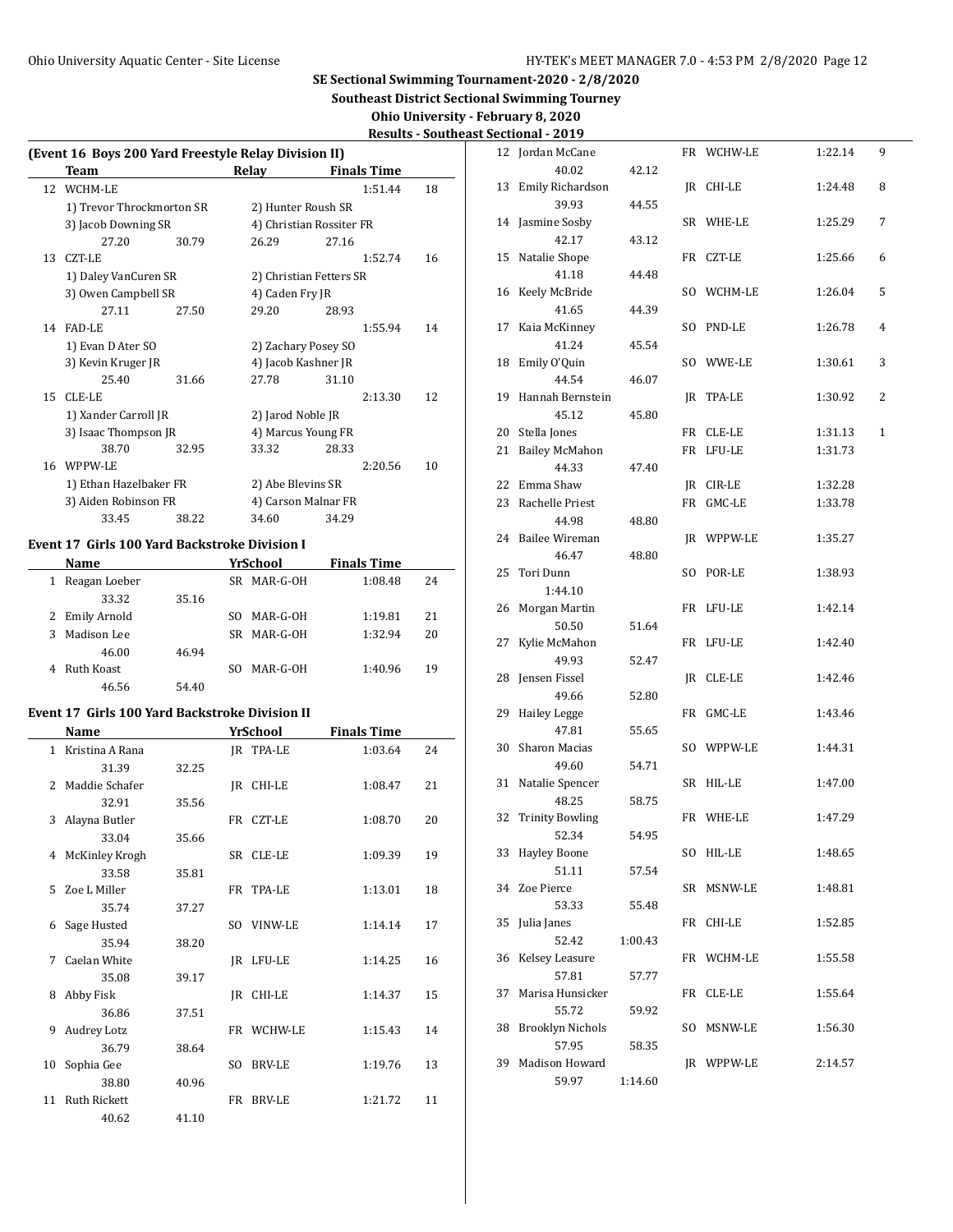**Southeast District Sectional Swimming Tourney**

 $\overline{\phantom{a}}$ 

 $\frac{1}{2}$ 

**Ohio University - February 8, 2020**

|     |                                                              |       |     |                 |                    | <u> Results - South</u> |
|-----|--------------------------------------------------------------|-------|-----|-----------------|--------------------|-------------------------|
|     | (Event 17 Girls 100 Yard Backstroke Division II)             |       |     |                 |                    |                         |
|     | Name                                                         |       |     | <b>YrSchool</b> | <b>Finals Time</b> |                         |
|     | --- Presley Coyan                                            |       |     | SO CIR-LE       | DQ                 |                         |
|     | No Show Penalty Event                                        |       |     |                 |                    |                         |
|     | --- Diamond Justice                                          |       |     | FR GMC-LE       | NS                 |                         |
|     | --- Marcelina Fabrowska                                      |       |     | SO TPA-LE       | <b>SCR</b>         |                         |
| --- | Madison Shannon                                              |       |     | SO WCHM-LE      | <b>SCR</b>         |                         |
| --- | Sydney Williams                                              |       |     | SO CIR-LE       | <b>SCR</b>         |                         |
|     |                                                              |       |     |                 |                    |                         |
|     | <b>Event 18 Boys 100 Yard Backstroke Division II</b><br>Name |       |     | YrSchool        | <b>Finals Time</b> |                         |
|     | 1 Andy Blum                                                  |       |     |                 |                    |                         |
|     |                                                              |       |     | SR CHI-LE       | 59.57              | 24                      |
|     | 28.75                                                        | 30.82 |     |                 |                    |                         |
| 2   | Nathan Johnson                                               |       |     | SO MAR-B-LE     | 59.66              | 21                      |
|     | 28.51                                                        | 31.15 |     |                 |                    |                         |
| 3   | Evan D Ater                                                  |       |     | SO FAD-LE       | 1:04.09            | 20                      |
|     | 30.79                                                        | 33.30 |     |                 |                    |                         |
| 4   | Gabriel A Santiago Flores                                    |       |     | JR TPA-LE       | 1:04.29            | 19                      |
|     | 30.90                                                        | 33.39 |     |                 |                    |                         |
| 5   | Garrett Herb                                                 |       |     | SR MAR-B-LE     | 1:05.54            | 18                      |
|     | 31.02                                                        | 34.52 |     |                 |                    |                         |
| 6   | Peyton Bachstetter                                           |       |     | SR WWE-LE       | 1:07.40            | 17                      |
|     | 32.25                                                        | 35.15 |     |                 |                    |                         |
| 7   | Evan Bower                                                   |       |     | SO MSNW-LE      | 1:08.30            | 16                      |
|     | 33.20                                                        | 35.10 |     |                 |                    |                         |
| 8   | <b>Shaun Powers</b>                                          |       |     | JR MAR-B-LE     | 1:10.67            | 15                      |
|     | 33.03                                                        | 37.64 |     |                 |                    |                         |
| 9   | Daley VanCuren                                               |       |     | SR CZT-LE       | 1:12.07            | 14                      |
|     | 35.76                                                        | 36.31 |     |                 |                    |                         |
| 10  | Denis Govorov                                                |       |     | JR TPA-LE       | 1:12.37            | 13                      |
|     | 34.51                                                        | 37.86 |     |                 |                    |                         |
| 11  | Garett George                                                |       | SO. | GMC-LE          | 1:12.57            | 11                      |
|     | 34.88                                                        | 37.69 |     |                 |                    |                         |
| 12  | Aidan Limle                                                  |       |     | JR CHI-LE       | 1:13.22            | 9                       |
|     | 34.83                                                        | 38.39 |     |                 |                    |                         |
| 13  | <b>Matthew Milnes</b>                                        |       |     | SR GMC-LE       | 1:13.70            | 8                       |
|     | 36.00                                                        | 37.70 |     |                 |                    |                         |
|     | 14 Alex Cassidy                                              |       |     | FR PND-LE       | 1:14.20            | 7                       |
|     | 36.04                                                        | 38.16 |     |                 |                    |                         |
|     | 15 Chandler Carr                                             |       |     | SR WCHW-LE      | 1:15.57            | 6                       |
|     | 36.64                                                        | 38.93 |     |                 |                    |                         |
| 16  | John Santos                                                  |       |     | SR BRV-LE       | 1:16.43            | 5                       |
|     | 37.29                                                        | 39.14 |     |                 |                    |                         |
| 17  | Caleb Hazelbaker                                             |       |     | JR WPPW-LE      | 1:16.45            | 4                       |
|     | 36.30                                                        | 40.15 |     |                 |                    |                         |
| 18  | Riley Wooldridge                                             |       |     | SO BRV-LE       | 1:17.51            | 3                       |
|     | 37.74                                                        | 39.77 |     |                 |                    |                         |
| 19  | Robert Hite                                                  |       |     | FR MAR-B-LE     | 1:17.79            | 2                       |
|     | 37.38                                                        | 40.41 |     |                 |                    |                         |
| 20  | William Burke                                                |       |     | FR PND-LE       | 1:18.42            | 1                       |
|     | 37.85                                                        | 40.57 |     |                 |                    |                         |
| 21  | <b>Brock Haines</b>                                          |       |     | SR HIL-LE       | 1:18.72            |                         |
| 22  | Noah E Nichols                                               |       |     | JR PIK-LE       | 1:19.33            |                         |
|     | 37.93                                                        | 41.40 |     |                 |                    |                         |

|    | <b>Southeast Sectional - 2019</b> |                      |         |  |            |            |  |  |  |  |  |
|----|-----------------------------------|----------------------|---------|--|------------|------------|--|--|--|--|--|
|    |                                   | 23 Chip Stanley      |         |  | FR CIR-LE  | 1:21.07    |  |  |  |  |  |
|    |                                   | 38.19                | 42.88   |  |            |            |  |  |  |  |  |
|    |                                   | 24 Zachary Posey     |         |  | SO FAD-LE  | 1:21.08    |  |  |  |  |  |
|    |                                   | 39.00                | 42.08   |  |            |            |  |  |  |  |  |
|    |                                   | 25 Sidney D Shovlin  |         |  | FR TPA-LE  | 1:21.38    |  |  |  |  |  |
|    |                                   | 40.06                | 41.32   |  |            |            |  |  |  |  |  |
|    |                                   | 26 Ethan Royal       |         |  | FR WHE-LE  | 1:26.55    |  |  |  |  |  |
|    |                                   | 38.96                | 47.59   |  |            |            |  |  |  |  |  |
|    |                                   | 27 Carson Malnar     |         |  | FR WPPW-LE | 1:26.81    |  |  |  |  |  |
|    |                                   | 42.34                | 44.47   |  |            |            |  |  |  |  |  |
|    |                                   | 28 Bryce Isaac       |         |  | SO PND-LE  | 1:28.03    |  |  |  |  |  |
| 24 |                                   | 43.77                | 44.26   |  |            |            |  |  |  |  |  |
|    |                                   | 29 Codey Brumfield   |         |  | SO POR-LE  | 1:32.34    |  |  |  |  |  |
| 21 |                                   | 43.62                | 48.72   |  |            |            |  |  |  |  |  |
|    |                                   | 30 Erik Dabelko      |         |  | FR TPA-LE  | 1:32.60    |  |  |  |  |  |
| 20 |                                   | 31 Owen Kline        |         |  | IR GMC-LE  | 1:32.66    |  |  |  |  |  |
|    |                                   | 44.39                | 48.27   |  |            |            |  |  |  |  |  |
| 19 |                                   | 32 William Hart      |         |  | FR HIL-LE  | 1:37.15    |  |  |  |  |  |
|    |                                   | 48.53                | 48.62   |  |            |            |  |  |  |  |  |
| 18 |                                   | 33 Aiden Robinson    |         |  | FR WPPW-LE | 1:42.92    |  |  |  |  |  |
| 17 |                                   | 50.37                | 52.55   |  |            |            |  |  |  |  |  |
|    |                                   | 34 Marcus Young      |         |  | FR CLE-LE  | 1:48.01    |  |  |  |  |  |
| 16 |                                   | 47.75                | 1:00.26 |  |            |            |  |  |  |  |  |
|    |                                   | --- Braxton Mathews  |         |  | FR CHI-LE  | DQ         |  |  |  |  |  |
| 15 |                                   | Not on back off wall |         |  |            |            |  |  |  |  |  |
|    |                                   | --- Joel Brumfield   |         |  | SR BRV-LE  | <b>SCR</b> |  |  |  |  |  |
| 14 |                                   | <b>Tristin Kuntz</b> |         |  | FR CHI-LE  | <b>SCR</b> |  |  |  |  |  |
|    |                                   | <b>Riley Allen</b>   |         |  | IR CLE-LE  | SCR        |  |  |  |  |  |
|    |                                   |                      |         |  |            |            |  |  |  |  |  |

### **Event 19 Girls 100 Yard Breaststroke Division I**

| Name              |       | YrSchool    | <b>Finals Time</b> |    |
|-------------------|-------|-------------|--------------------|----|
| 1 Kennedy Hearing |       | FR MAR-G-OH | 1:26.42            | 24 |
| 40.05             | 46.37 |             |                    |    |
| 2 Audrey Hearing  |       | SR MAR-G-OH | 1:35.82            | 21 |
| 45.11             | 50.71 |             |                    |    |

# **Event 19 Girls 100 Yard Breaststroke Division II**

|   | Name                        |       |      | YrSchool  | <b>Finals Time</b> |    |  |
|---|-----------------------------|-------|------|-----------|--------------------|----|--|
| 1 | Lourdes M Benencia Courrego |       |      | IR TPA-LE | 1:09.91            | 24 |  |
|   | 32.98                       | 36.93 |      |           |                    |    |  |
| 2 | Alyssa Suh                  |       | SR   | TPA-LE    | 1:15.57            | 21 |  |
|   | 35.11                       | 40.46 |      |           |                    |    |  |
| 3 | Claire Vail                 |       |      | SR LFU-LE | 1:15.82            | 20 |  |
|   | 35.52                       | 40.30 |      |           |                    |    |  |
| 4 | Julianne Bailey             |       | IR   | WCHW-LE   | 1:15.90            | 19 |  |
|   | 35.22                       | 40.68 |      |           |                    |    |  |
| 5 | Erin E Rowe                 |       | SR   | PFA-LE    | 1:16.64            | 18 |  |
|   | 34.64                       | 42.00 |      |           |                    |    |  |
| 6 | Isabella R Pittaway         |       | IR   | TPA-LE    | 1:16.79            | 17 |  |
|   | 35.46                       | 41.33 |      |           |                    |    |  |
| 7 | Cressa Brier                |       | SR - | CHI-LE    | 1:20.78            | 16 |  |
|   | 38.58                       | 42.20 |      |           |                    |    |  |
| 8 | <b>Emily P Boggs</b>        |       | IR   | WHE-LE    | 1:23.16            | 15 |  |
|   | 38.84                       | 44.32 |      |           |                    |    |  |
| 9 | Amanda Baker                |       | SR   | LFU-LE    | 1:23.75            | 14 |  |
|   | 38.24                       | 45.51 |      |           |                    |    |  |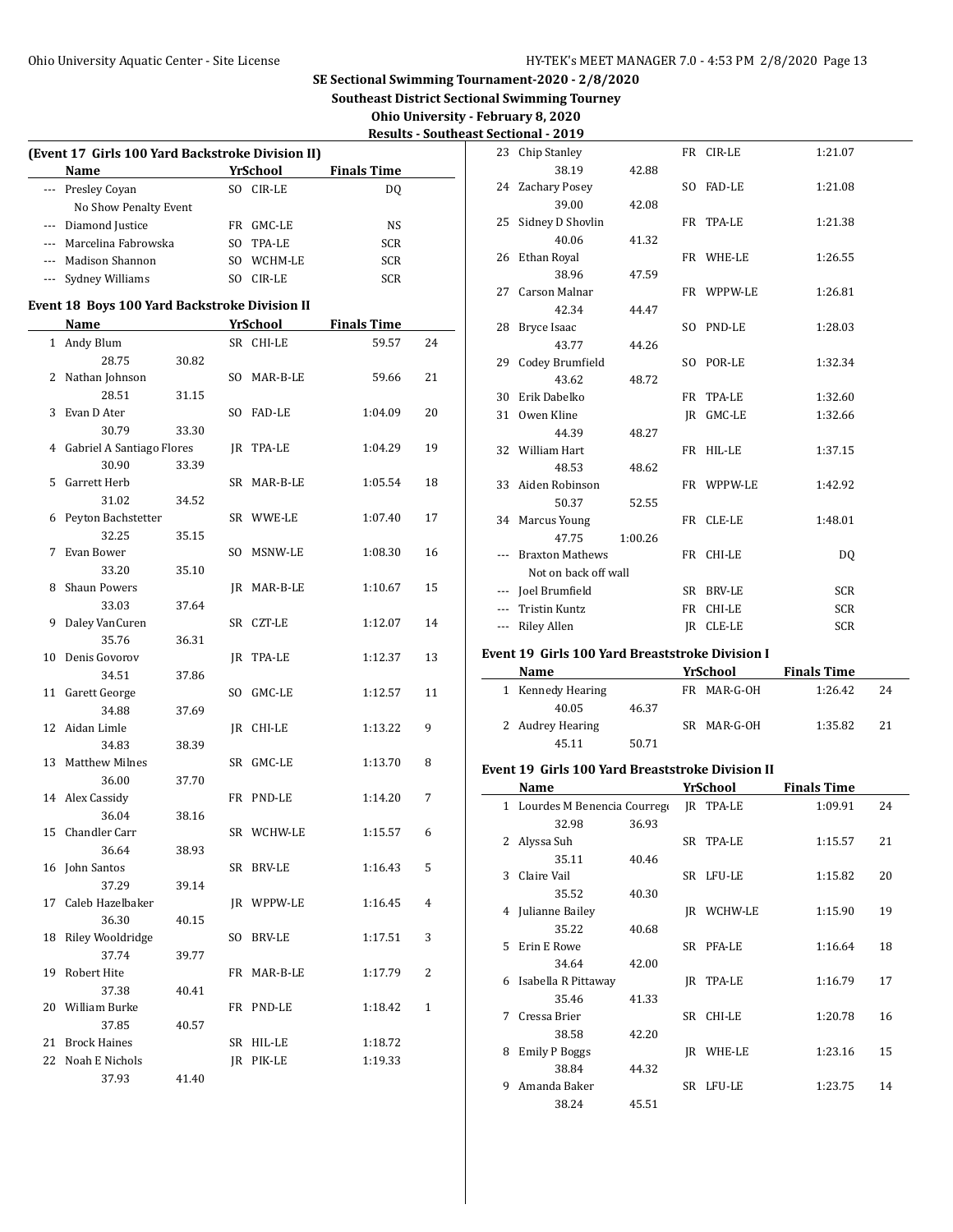**Southeast District Sectional Swimming Tourney**

**Ohio University - February 8, 2020 Results - Southeast Sectional - 2019**

| (Event 19 Girls 100 Yard Breaststroke Division II) |         |            |                    |              | Event 20 Boys 100 Yard Breaststroke Division II |       |             |                    |    |
|----------------------------------------------------|---------|------------|--------------------|--------------|-------------------------------------------------|-------|-------------|--------------------|----|
| Name                                               |         | YrSchool   | <b>Finals Time</b> |              | Name                                            |       | YrSchool    | <b>Finals Time</b> |    |
| 10 Kate Leach                                      |         | SR WCHM-LE | 1:32.10            | 13           | 1 Evan Siberell                                 |       | IR CHI-LE   | 1:01.43            | 24 |
| 42.87                                              | 49.23   |            |                    |              | 28.97                                           | 32.46 |             |                    |    |
| 11 Grace Mays                                      |         | JR PND-LE  | 1:32.18            | 11           |                                                 |       |             |                    |    |
| 42.44                                              | 49.74   |            |                    |              | 2 Ian Hoover                                    |       | JR LFU-LE   | 1:08.30            | 21 |
| 12 Becca Meehan                                    |         | FR WCHM-LE | 1:34.14            | 9            | 31.42                                           | 36.88 |             |                    |    |
| 44.80                                              | 49.34   |            |                    |              | 3 Owen Zundell                                  |       | SO MAR-B-LE | 1:10.75            | 20 |
| 13 Anna Brettl                                     |         | IR BRV-LE  | 1:34.68            | 8            | 33.36                                           | 37.39 |             |                    |    |
| 44.97                                              | 49.71   |            |                    |              | 4 Orville Tackett                               |       | SO MSNW-LE  | 1:11.32            | 19 |
| 14 Leah Branson                                    |         | JR CZT-LE  | 1:35.61            | 7            | 32.54                                           | 38.78 |             |                    |    |
| 44.03                                              | 51.58   |            |                    |              | 5 Jackson Macatol                               |       | SR MAR-B-LE | 1:13.72            | 18 |
| 15 Sarah Snyder                                    |         | SO GMC-LE  | 1:36.29            | 6            | 34.51                                           | 39.21 |             |                    |    |
| 44.46                                              | 51.83   |            |                    |              | 6 Michael Lapurga                               |       | SO CHI-LE   | 1:14.33            | 17 |
| 16 Avery Brown                                     |         | FR CHI-LE  | 1:39.95            | 5            | 35.02                                           | 39.31 |             |                    |    |
| 46.46                                              | 53.49   |            |                    |              | 7 Bryce Wallace                                 |       | SR POR-LE   | 1:14.51            | 16 |
| 17 Piper Estep                                     |         | FR MSNW-LE | 1:41.09            | 4            | 34.12                                           | 40.39 |             |                    |    |
| 46.78                                              | 54.31   |            |                    |              | 8 Matthew Roush                                 |       | SR GMC-LE   | 1:17.16            | 15 |
| 18 Alexis Graf                                     |         | SR PND-LE  | 1:41.57            | 3            | 36.49                                           | 40.67 |             |                    |    |
| 46.71                                              | 54.86   |            |                    |              | 9 Andrew McCallum                               |       | SR CHI-LE   | 1:18.47            | 14 |
| 19 Meryl Haller                                    |         | FR CHI-LE  | 1:42.20            | 2            | 37.01                                           | 41.46 |             |                    |    |
| 47.00                                              | 55.20   |            |                    |              | 10 Aidan Wright                                 |       | JR WHE-LE   | 1:18.48            | 13 |
| 20 Eryne Croker                                    |         | SO WCHW-LE | 1:43.10            | $\mathbf{1}$ | 36.11                                           | 42.37 |             |                    |    |
|                                                    |         |            |                    |              | 11 Mason Reichman                               |       | SO GMC-LE   | 1:19.31            | 11 |
| 46.51                                              | 56.59   |            |                    |              | 37.83                                           | 41.48 |             |                    |    |
| 21 Tori Woodrow                                    |         | JR POR-LE  | 1:44.55            |              | 12 Trevor Throckmorton                          |       | SR WCHM-LE  | 1:19.46            | 9  |
| 49.80                                              | 54.75   |            |                    |              | 37.29                                           | 42.17 |             |                    |    |
| 22 Sydney McLanahan                                |         | SR CIR-LE  | 1:46.71            |              | 13 Preston Hines                                |       | JR WCHW-LE  | 1:21.65            | 8  |
| 50.29                                              | 56.42   |            |                    |              | 37.23                                           | 44.42 |             |                    |    |
| 23 Makahla Petitto                                 |         | SO WHE-LE  | 1:47.16            |              | 14 Aiden Donges                                 |       | JR POR-LE   | 1:22.65            | 7  |
| 49.29                                              | 57.87   |            |                    |              | 38.67                                           | 43.98 |             |                    |    |
| 24 Kaitlyn Arnold                                  |         | SR WCHM-LE | 1:47.26            |              | 15 Reilly Downing                               |       | JR WCHW-LE  | 1:23.74            | 6  |
| 50.66                                              | 56.60   |            |                    |              | 39.30                                           | 44.44 |             |                    |    |
| 25 Keeley Schurman                                 |         | SR HIL-LE  | 1:50.02            |              | 16 Walker Evans                                 |       | SR TPA-LE   | 1:23.76            | 5  |
| 49.28                                              | 1:00.74 |            |                    |              | 39.32                                           | 44.44 |             |                    |    |
| 26 Graceann Beckett                                |         | SR PND-LE  | 1:50.72            |              | 17 Seth Porter                                  |       | SR POR-LE   | 1:25.36            | 4  |
| 50.68                                              | 1:00.04 |            |                    |              | 39.81                                           | 45.55 |             |                    |    |
| 27 Alexandria Pontius                              |         | SO WWE-LE  | 1:52.17            |              | 18 Benjamin Sowders                             |       | SR HIL-LE   | 1:25.45            | 3  |
| 54.16                                              | 58.01   |            |                    |              | 39.38                                           | 46.07 |             |                    |    |
| 28 Emma Lambert                                    |         | IR CHI-LE  | 1:54.69            |              | 19 Conner Nibert                                |       | SO BRV-LE   | 1:25.62            | 2  |
| 55.80                                              | 58.89   |            |                    |              | 40.02                                           | 45.60 |             |                    |    |
| 29 Lucy Hart                                       |         | SR HIL-LE  | 2:02.16            |              | 20 Reilly Carr                                  |       | JR WPPW-LE  | 1:26.61            | 1  |
| 57.86                                              | 1:04.30 |            |                    |              | 42.40                                           | 44.21 |             |                    |    |
| 30 Anna Burton                                     |         | JR LFU-LE  | 2:08.66            |              | 21 Ethan Snapp                                  |       | SR HIL-LE   | 1:26.66            |    |
| 58.59                                              | 1:10.07 |            |                    |              | 39.32                                           | 47.34 |             |                    |    |
| 31 Olivia Haines                                   |         | JR GMC-LE  | 2:09.27            |              | 22 Nathan Kallet                                |       | FR TPA-LE   | 1:28.01            |    |
| 1:00.45                                            | 1:08.82 |            |                    |              | 42.34                                           | 45.67 |             |                    |    |
| 32 Jaedyn Watson                                   |         | JR GMC-LE  | 2:34.66            |              | 23 Devin Potter                                 |       | SR MAR-B-LE | 1:28.77            |    |
| 1:11.78                                            | 1:22.88 |            |                    |              | 41.86                                           | 46.91 |             |                    |    |
| --- Trinity Edenfield                              |         | FR HIL-LE  | DQ                 |              |                                                 |       |             |                    |    |
| No Show Penalty Event                              |         |            |                    |              | 24 Zachary Long                                 |       | SO LFU-LE   | 1:29.01            |    |
| Gretchen Search                                    |         | JR CIR-LE  | NS                 |              | 40.81                                           | 48.20 |             |                    |    |
| Kaleigh Spires                                     |         | SO CLE-LE  | SCR                |              | 25 Ethan Beckett                                |       | SO PND-LE   | 1:30.27            |    |
| Zoe Wagner                                         |         | JR TPA-LE  | SCR                |              | 40.73                                           | 49.54 |             |                    |    |
| Lily Rockwell                                      |         | JR MSNW-LE | SCR                |              | 26 Jarod Noble                                  |       | JR CLE-LE   | 1:30.37            |    |
|                                                    |         |            |                    |              | 42.37                                           | 48.00 |             |                    |    |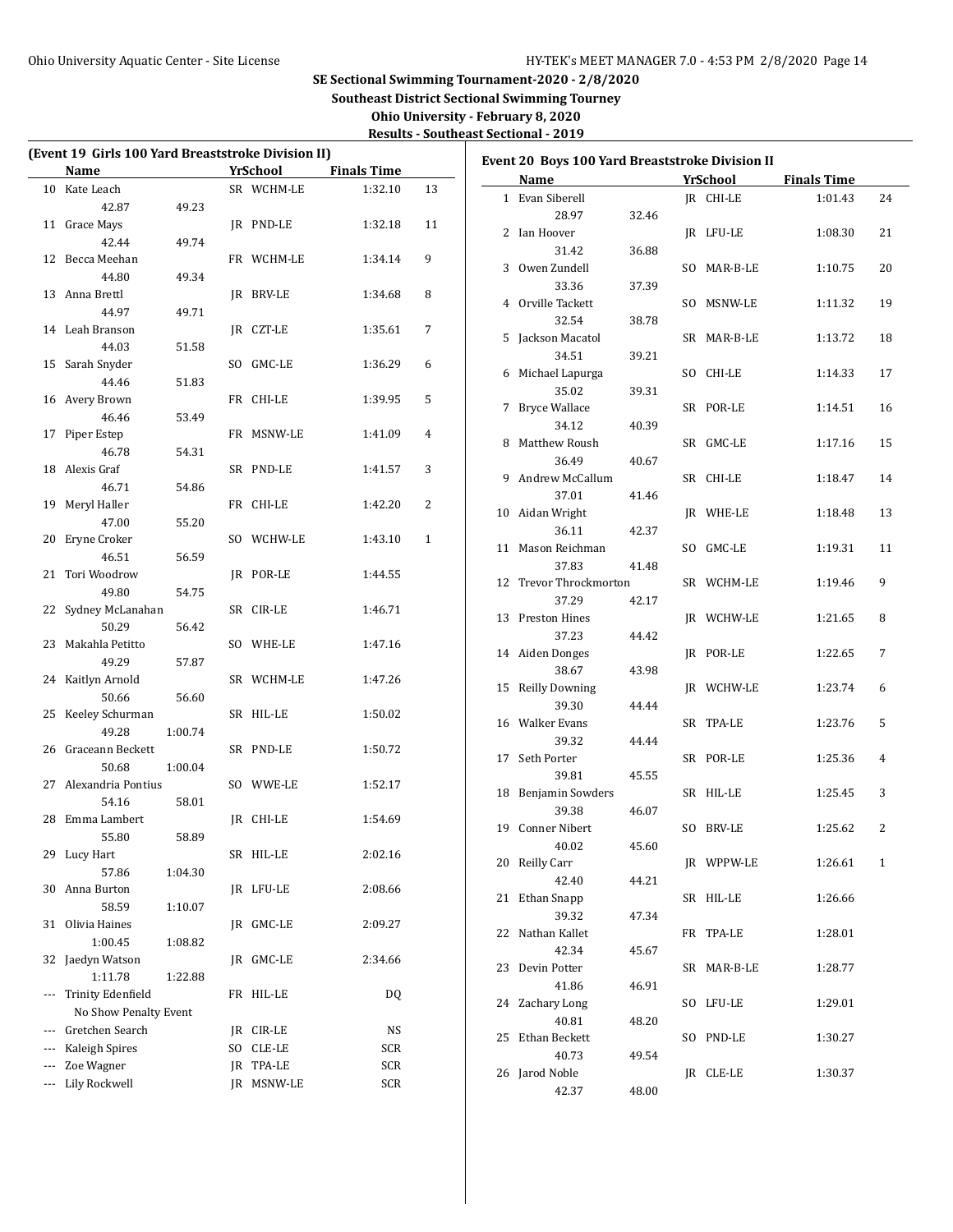**Southeast District Sectional Swimming Tourney**

**Ohio University - February 8, 2020**

| <b>Results - Southeast Sectional - 2019</b> |
|---------------------------------------------|
|                                             |

|    | (Event 20 Boys 100 Yard Breaststroke Division II) |         |     |             |                    |  |  |
|----|---------------------------------------------------|---------|-----|-------------|--------------------|--|--|
|    | Name                                              |         |     | YrSchool    | <b>Finals Time</b> |  |  |
| 27 | Blake Pollard                                     |         |     | SO PND-LE   | 1:30.45            |  |  |
|    | 40.92                                             | 49.53   |     |             |                    |  |  |
| 28 | Eli Johnson                                       |         | SO. | GMC-LE      | 1:30.88            |  |  |
|    | 43.72                                             | 47.16   |     |             |                    |  |  |
| 29 | Eric Johnson                                      |         |     | IR TPA-LE   | 1:33.37            |  |  |
|    | 43.23                                             | 50.14   |     |             |                    |  |  |
| 30 | Benjamin Florea                                   |         | SO. | HIL-LE      | 1:37.71            |  |  |
|    | 45.25                                             | 52.46   |     |             |                    |  |  |
|    | 31 Will Palmer                                    |         |     | FR MAR-B-LE | 1:39.07            |  |  |
|    | 45.25                                             | 53.82   |     |             |                    |  |  |
|    | 32 Andrew Bowman                                  |         | SO. | TPA-LE      | 1:44.24            |  |  |
|    | 49.88                                             | 54.36   |     |             |                    |  |  |
| 33 | Jakob Workman                                     |         | SO. | CHI-LE      | 1:46.85            |  |  |
|    | 49.23                                             | 57.62   |     |             |                    |  |  |
| 34 | Abe Blevins                                       |         |     | SR WPPW-LE  | 1:47.03            |  |  |
|    | 46.84                                             | 1:00.19 |     |             |                    |  |  |
|    | Owen Campbell                                     |         | SR  | CZT-LE      | DO.                |  |  |
|    | No Show Penalty Event                             |         |     |             |                    |  |  |

# **Event 21 Girls 400 Yard Freestyle Relay Division I**

 $\frac{1}{2}$ 

| Team |                         |                         | Relav | <b>Finals Time</b> |    |  |
|------|-------------------------|-------------------------|-------|--------------------|----|--|
|      | MAR-G-OH                |                         |       | 4:45.11            | 48 |  |
|      |                         | 1) Samantha Zumwalde SR |       | 2) Madison Lee SR  |    |  |
|      | 3) Katryna Temesyary SO |                         |       | 4) Lauren Clark SO |    |  |
|      | 34.20                   | 1:10.59                 | 34.07 | 1:12.27            |    |  |
|      | 34.82                   | 1:16.35                 | 31.32 | 1:05.90            |    |  |

### **Event 21 Girls 400 Yard Freestyle Relay Division II**

|               | Team                      |         | Relay                 | <b>Finals Time</b>      |    |
|---------------|---------------------------|---------|-----------------------|-------------------------|----|
| 1             | CHI-LE                    |         |                       | 3:59.99                 | 48 |
|               | 1) Hannah Tapp SR         |         | 2) Maddie Schafer JR  |                         |    |
|               | 3) Sydney Wissler JR      |         |                       | 4) Danielle Fleurima JR |    |
|               | 28.81                     | 1:00.55 | 29.66                 | 1:02.54                 |    |
|               | 29.12                     | 1:01.34 | 26.43                 | 55.56                   |    |
| $\mathcal{L}$ | TPA-LE                    |         |                       | 4:02.26                 | 42 |
|               | 1) Nikki Bean JR          |         | 2) Kella Rice JR      |                         |    |
|               | 3) Isabella R Pittaway JR |         | 4) Kristina A Rana JR |                         |    |
|               | 30.01                     | 1:01.59 | 29.42                 | 1:01.51                 |    |
|               | 29.17                     | 1:01.65 | 27.30                 | 57.51                   |    |
| 3             | GMC-LE                    |         |                       | 4:29.35                 | 40 |
|               | 1) Kerigan Pollard JR     |         | 2) Jillian Voss JR    |                         |    |
|               | 3) Sarah Snyder SO        |         | 4) Peyton Voss SR     |                         |    |
|               | 30.78                     | 1:04.78 | 34.07                 | 1:12.62                 |    |
|               | 32.41                     | 1:08.59 | 29.88                 | 1:03.36                 |    |
| 4             | WCHM-LE                   |         |                       | 4:33.54                 | 38 |
|               | 1) Cameron Bucher SR      |         | 2) Keely McBride SO   |                         |    |
|               | 3) Kylie Pettit SR        |         | 4) Lilly Litteral SR  |                         |    |
|               | 32.48                     | 1:09.72 | 32.09                 | 1:09.37                 |    |
|               | 32.20                     | 1:08.29 | 30.75                 | 1:06.16                 |    |
| 5             | WCHW-LE                   |         |                       | 4:37.50                 | 36 |
|               | 1) Audrey Lotz FR         |         | 2) Jordan McCane FR   |                         |    |
|               | 3) Adeline Newsome FR     |         | 4) Julianne Bailey JR |                         |    |
|               | 33.37                     | 1:09.99 | 35.11                 | 1:13.04                 |    |
|               | 34.31                     | 1:10.92 | 30.59                 | 1:03.55                 |    |
|               |                           |         |                       |                         |    |

|     | <u>ectional - 2019</u> |         |                        |         |            |    |
|-----|------------------------|---------|------------------------|---------|------------|----|
| 6   | PND-LE                 |         |                        |         | 4:40.21    | 34 |
|     | 1) Millie West JR      |         | 2) Lindsey Blau SO     |         |            |    |
|     | 3) Kalie Pettay SO     |         | 4) Hanna Fraley SR     |         |            |    |
|     | 32.61                  | 1:10.32 | 33.73                  | 1:12.03 |            |    |
|     | 33.24                  | 1:12.11 | 30.33                  | 1:05.75 |            |    |
| 7   | LFU-LE                 |         |                        |         | 4:42.24    | 32 |
|     | 1) Brianna West SR     |         | 2) Caelan White JR     |         |            |    |
|     | 3) Bailey McMahon FR   |         | 4) Lyza Vail FR        |         |            |    |
|     | 34.42                  | 1:15.43 | 33.15                  | 1:10.38 |            |    |
|     | 36.39                  | 1:15.71 | 29.03                  | 1:00.72 |            |    |
| 8   | CLE-LE                 |         |                        |         | 4:43.58    | 30 |
|     | 1) McKinley Krogh SR   |         | 2) Stella Jones FR     |         |            |    |
|     | 3) Emma Conley JR      |         | 4) Brooklyn Bryant JR  |         |            |    |
|     | 30.69                  | 1:04.03 | 36.70                  | 1:20.39 |            |    |
|     | 32.80                  | 1:09.91 | 32.45                  | 1:09.25 |            |    |
| 9   | MSNW-LE                |         |                        |         | 4:48.72    | 28 |
|     | 1) Cassidy Damron JR   |         | 2) Madison Montavon SR |         |            |    |
|     | 3) Jaclyn Burchett JR  |         | 4) Reagan Lewis SO     |         |            |    |
|     | 36.64                  | 1:16.50 | 33.41                  | 1:10.87 |            |    |
|     | 36.03                  | 1:18.11 | 28.58                  | 1:03.24 |            |    |
| 10  | <b>CZT-LE</b>          |         |                        |         | 4:58.76    | 26 |
|     | 1) Alayna Butler FR    |         | 2) Erin Nelson SR      |         |            |    |
|     | 3) Natalie Shope FR    |         | 4) Jerrica McKnight FR |         |            |    |
|     | 31.89                  | 1:08.09 | 32.26                  | 1:08.81 |            |    |
|     | 36.47                  | 1:20.43 | 35.85                  | 1:21.43 |            |    |
| 11  | POR-LE                 |         |                        |         | 5:30.07    | 22 |
|     | 1) Katie Davis SR      |         | 2) Curbee Morris FR    |         |            |    |
|     | 3) Tori Woodrow JR     |         | 4) Alainnah Scott SR   |         |            |    |
|     | 38.95                  | 1:21.42 | 38.34                  | 1:24.85 |            |    |
|     | 39.25                  | 1:23.96 | 36.85                  | 1:19.84 |            |    |
| 12  | <b>BRV-LE</b>          |         |                        |         | 5:53.87    | 18 |
|     | 1) Erika Justus SO     |         | 2) Kaylee Norman FR    |         |            |    |
|     | 3) Kate Nutter SO      |         | 4) Anna Brettl JR      |         |            |    |
|     | 38.63                  | 1:21.05 | 44.86                  | 1:38.58 |            |    |
|     | 44.99                  | 1:36.36 | 35.90                  | 1:17.88 |            |    |
| 13  | HIL-LE                 |         |                        |         | 6:32.52    | 16 |
|     | 1) Hayley Boone SO     |         | 2) Alexis Cash SO      |         |            |    |
|     | 3) Keeley Schurman SR  |         | 4) Macy Leatherwood SR |         |            |    |
|     | 40.33                  | 1:27.30 | 41.85                  | 1:33.88 |            |    |
|     | 44.46                  | 1:40.23 | 48.63                  | 1:51.11 |            |    |
|     | CIR-LE                 |         |                        |         | <b>SCR</b> |    |
|     | 1) Presley Coyan SO    |         | 2) Kaitlyn Cooper SR   |         |            |    |
|     | 3) Emma Shaw JR        |         | 4) Sydney McLanahan SR |         |            |    |
| --- | WHE-LE                 |         |                        |         | <b>SCR</b> |    |
|     |                        |         |                        |         |            |    |

### **Event 22 Boys 400 Yard Freestyle Relay Division II**

| Team                     |       | Relav                | <b>Finals Time</b> |    |
|--------------------------|-------|----------------------|--------------------|----|
| CHI-LE                   |       |                      | 3:37.32            | 48 |
| 1) Andy Blum SR          |       | 2) Jake Byrd FR      |                    |    |
| 3) Nelson Harshbarger FR |       | 4) Evan Siberell JR  |                    |    |
| 27.27                    | 57.50 | 25.63                | 53.14              |    |
| 26.94                    | 56.01 | 24.02                | 50.67              |    |
| GMC-LE                   |       |                      | 3:38.23            | 42 |
| 1) Luke Bliss SO         |       | 2) Andrew Surritt SO |                    |    |
| 3) Matthew Milnes SR     |       | 4) Cody Borsini SR   |                    |    |
| 27.21                    | 56.42 | 26.81                | 55.32              |    |
| 26.87                    | 56.17 | 24.24                | 50.32              |    |